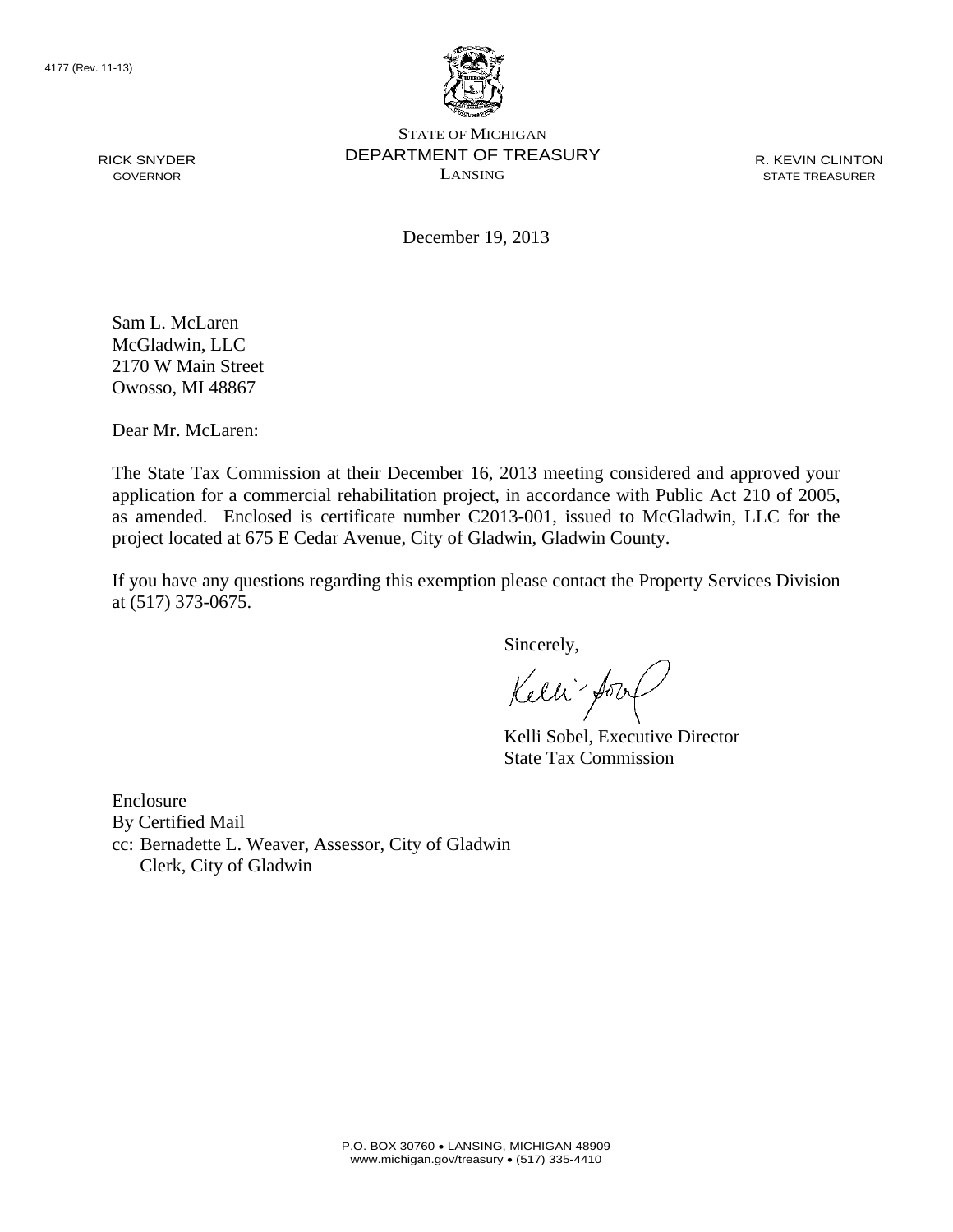

Pursuant to the provisions of Public Act 210 of 2005, as amended, the State Tax Commission hereby issues a Commercial Rehabilitation Exemption Certificate for the commercial property. as described in the approved application, owned by McGladwin, LLC, and located at 675 E Cedar Avenue, City of Gladwin, County of Gladwin, Michigan.

This certificate provides the authority for the assessor to exempt the commercial property for which this Commercial Rehabilitation Exemption Certificate is in effect, but not the land on which the rehabilitated facility is located or the personal property, from ad valorem taxation. This certificate further provides the authority to levy a specific tax known as the Commercial Rehabilitation tax.

This certificate, unless revoked as provided by Public Act 210 of 2005, as amended, shall remain in force for a period of  $10$  year(s);

### Beginning December 31, 2013, and ending December 30, 2023.

The real property investment amount for this obsolete facility is \$750,000.

The frozen taxable value of the real property related to this certificate is \$67,000.

This Commercial Rehabilitation Exemption Certificate is issued on December 16, 2013.



 $\mathcal{S}4\mathcal{G}$ 

Douglas B. Roberts, Chairperson **State Tax Commission** 

**Heather Cole** Michigan Department of Treasury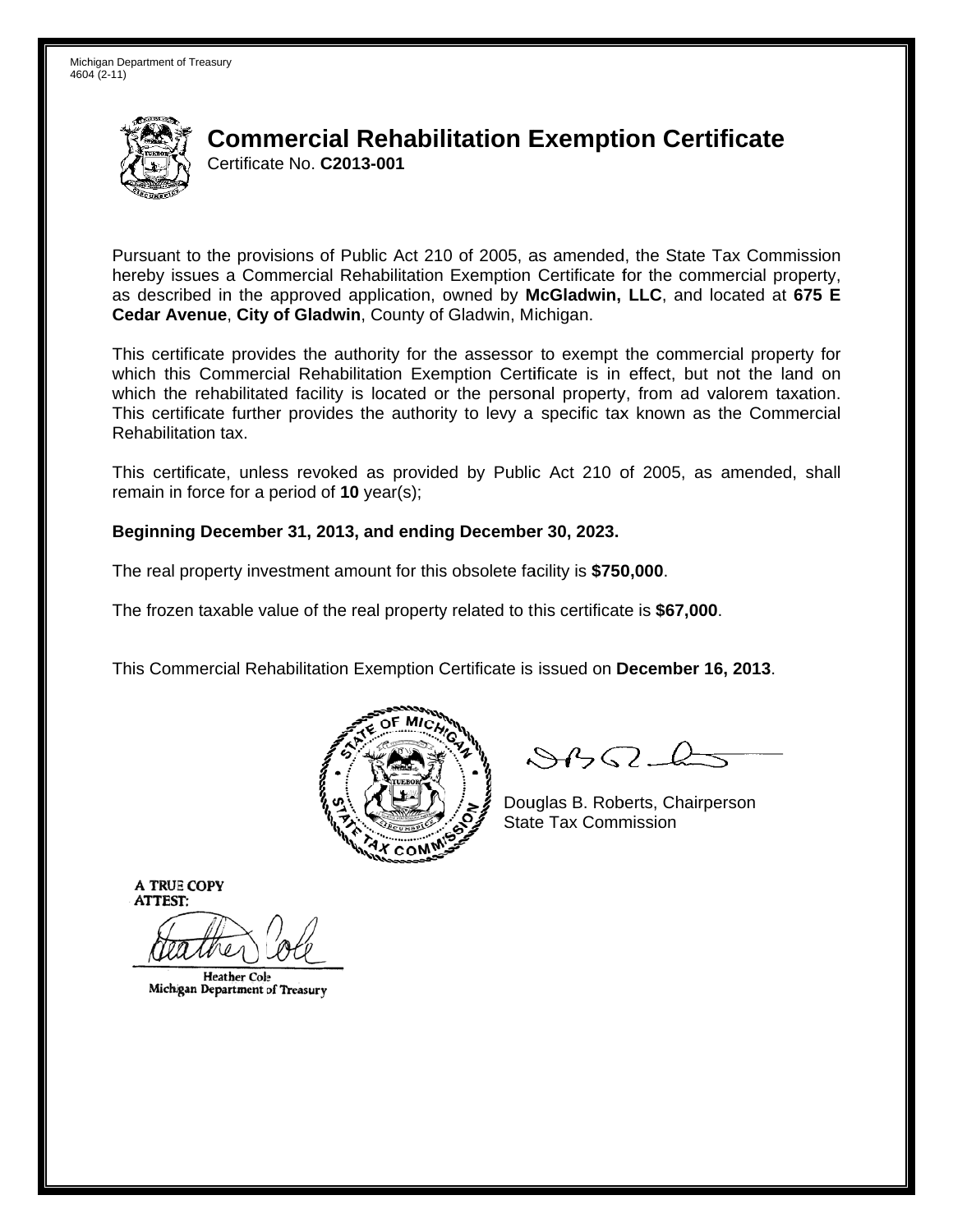

STATE OF MICHIGAN DEPARTMENT OF TREASURY LANSING

R. KEVIN CLINTON STATE TREASURER

December 19, 2013

James F. Knox Bulldog Holdings, LLC 3080 W Carelton Road Hillsdale, MI 49242

Dear Mr. Knox:

The State Tax Commission at their December 16, 2013 meeting considered and approved your application for a commercial rehabilitation project, in accordance with Public Act 210 of 2005, as amended. Enclosed is certificate number C2013-002, issued to Bulldog Holdings, LLC for the project located at 3080 W Carelton Road, City of Hillsdale, Hillsdale County.

If you have any questions regarding this exemption please contact the Property Services Division at (517) 373-0675.

Sincerely,

Kelli-Sorr

Kelli Sobel, Executive Director State Tax Commission

Enclosure By Certified Mail cc: Kimberly A. Thomas, Assessor, City of Hillsdale Clerk, City of Hillsdale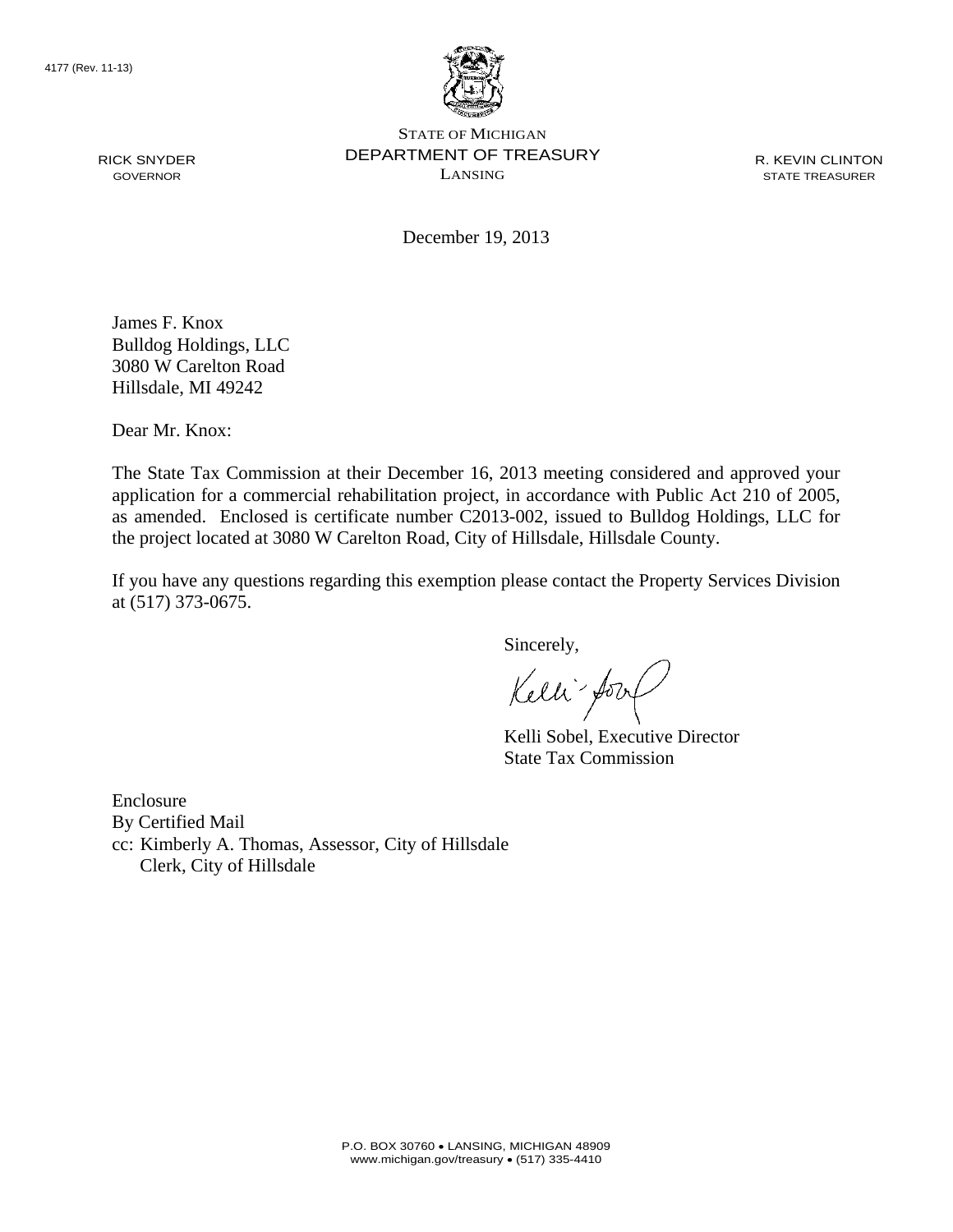

Pursuant to the provisions of Public Act 210 of 2005, as amended, the State Tax Commission hereby issues a Commercial Rehabilitation Exemption Certificate for the commercial property, as described in the approved application, owned by **Bulldog Holdings, LLC**, and located at 3080 W Carelton Road, City of Hillsdale, County of Hillsdale, Michigan.

This certificate provides the authority for the assessor to exempt the commercial property for which this Commercial Rehabilitation Exemption Certificate is in effect, but not the land on which the rehabilitated facility is located or the personal property, from ad valorem taxation. This certificate further provides the authority to levy a specific tax known as the Commercial Rehabilitation tax.

This certificate, unless revoked as provided by Public Act 210 of 2005, as amended, shall remain in force for a period of  $10$  year(s);

### Beginning December 31, 2013, and ending December 30, 2023.

The real property investment amount for this obsolete facility is \$320,000.

The frozen taxable value of the real property related to this certificate is \$463,760.

This Commercial Rehabilitation Exemption Certificate is issued on December 16, 2013.



 $\mathcal{S}4\mathcal{G}$ 

Douglas B. Roberts, Chairperson **State Tax Commission** 

**Heather Cole** Michigan Department of Treasury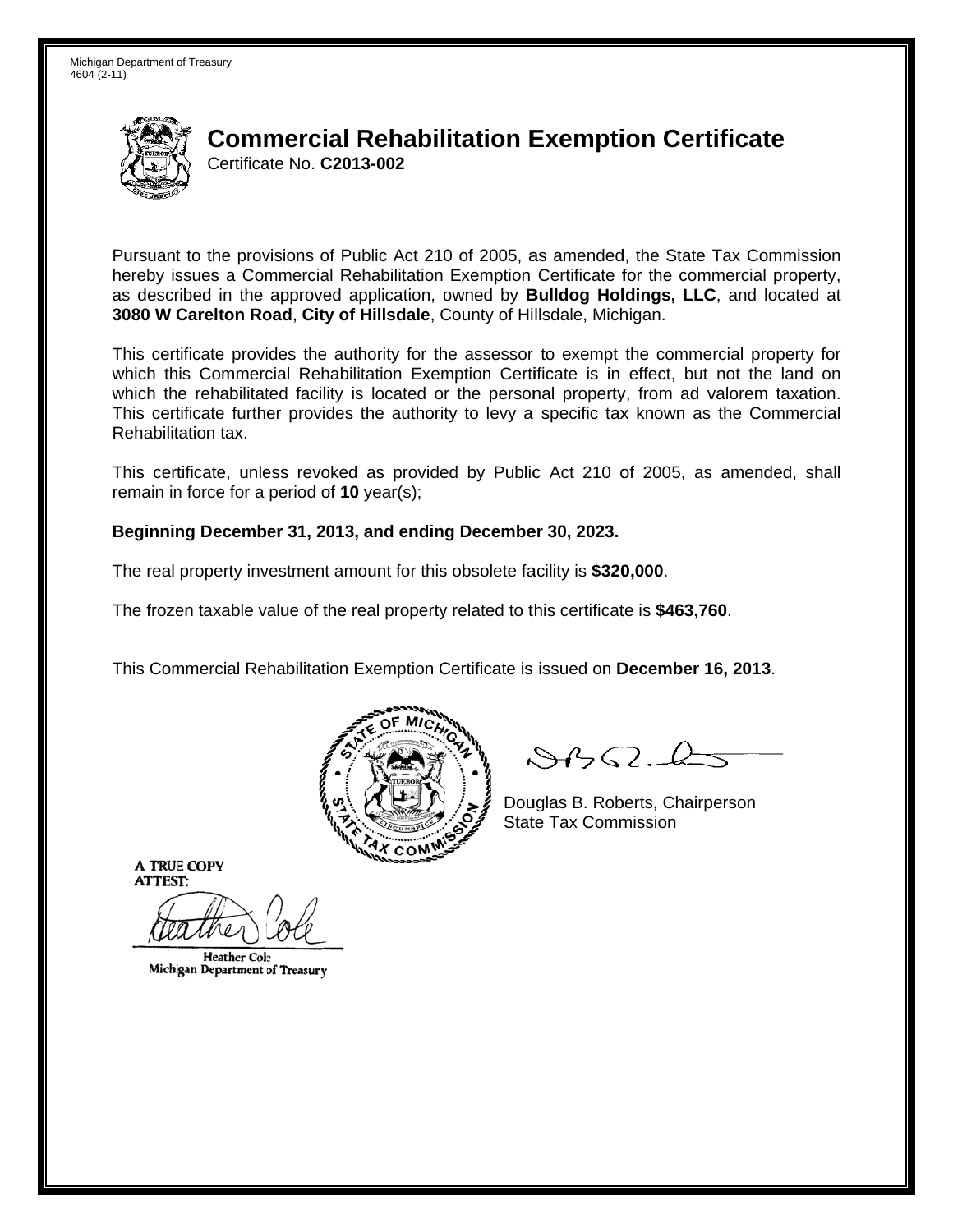

STATE OF MICHIGAN DEPARTMENT OF TREASURY LANSING

R. KEVIN CLINTON STATE TREASURER

December 19, 2013

James Zyrowski Bens Supercenter Marlette LLC 4436 W Main Street Brown City, MI 48416

Dear Mr. Zyrowski:

The State Tax Commission at their December 16, 2013 meeting considered and approved your application for a commercial rehabilitation project, in accordance with Public Act 210 of 2005, as amended. Enclosed is certificate number C2013-003, issued to Bens Supercenter Marlette LLC for the project located at 6541 Plaza Drive, City of Marlette, Sanilac County.

If you have any questions regarding this exemption please contact the Property Services Division at (517) 373-0675.

Sincerely,

Kelli for

Kelli Sobel, Executive Director State Tax Commission

Enclosure By Certified Mail cc: Dale Wood, Assessor, City of Marlette Clerk, City of Marlette

RICK SNYDER GOVERNOR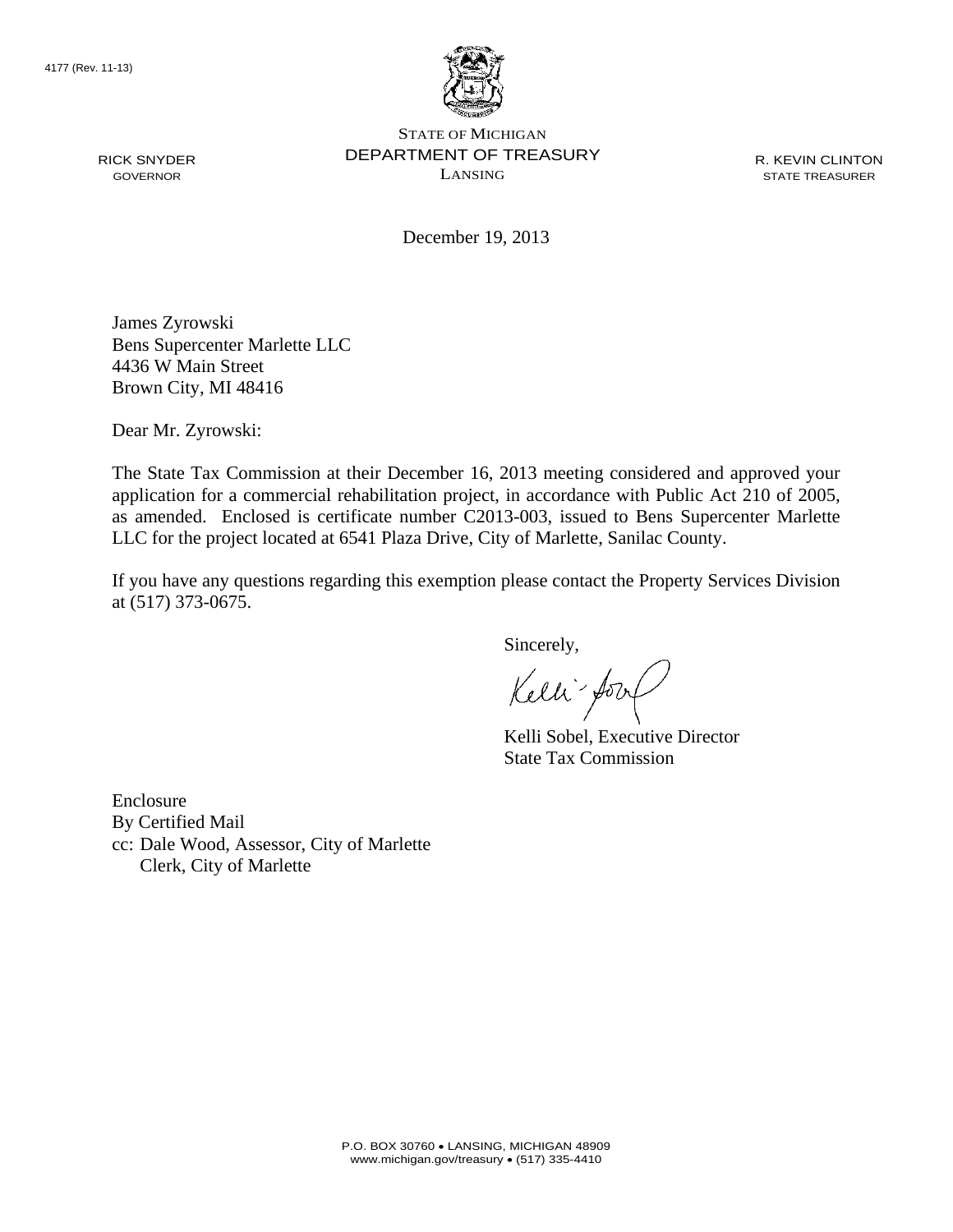

Pursuant to the provisions of Public Act 210 of 2005, as amended, the State Tax Commission hereby issues a Commercial Rehabilitation Exemption Certificate for the commercial property, as described in the approved application, owned by Bens Supercenter Marlette LLC, and located at 6541 Plaza Drive, City of Marlette, County of Sanilac, Michigan.

This certificate provides the authority for the assessor to exempt the commercial property for which this Commercial Rehabilitation Exemption Certificate is in effect, but not the land on which the rehabilitated facility is located or the personal property, from ad valorem taxation. This certificate further provides the authority to levy a specific tax known as the Commercial Rehabilitation tax.

This certificate, unless revoked as provided by Public Act 210 of 2005, as amended, shall remain in force for a period of  $5$  year(s);

### Beginning December 31, 2013, and ending December 30, 2018.

The real property investment amount for this obsolete facility is \$500,000.

The frozen taxable value of the real property related to this certificate is \$569,781.

This Commercial Rehabilitation Exemption Certificate is issued on December 16, 2013.



 $\mathcal{S}4\mathcal{G}$ 

Douglas B. Roberts, Chairperson **State Tax Commission** 

**Heather Cole** Michigan Department of Treasury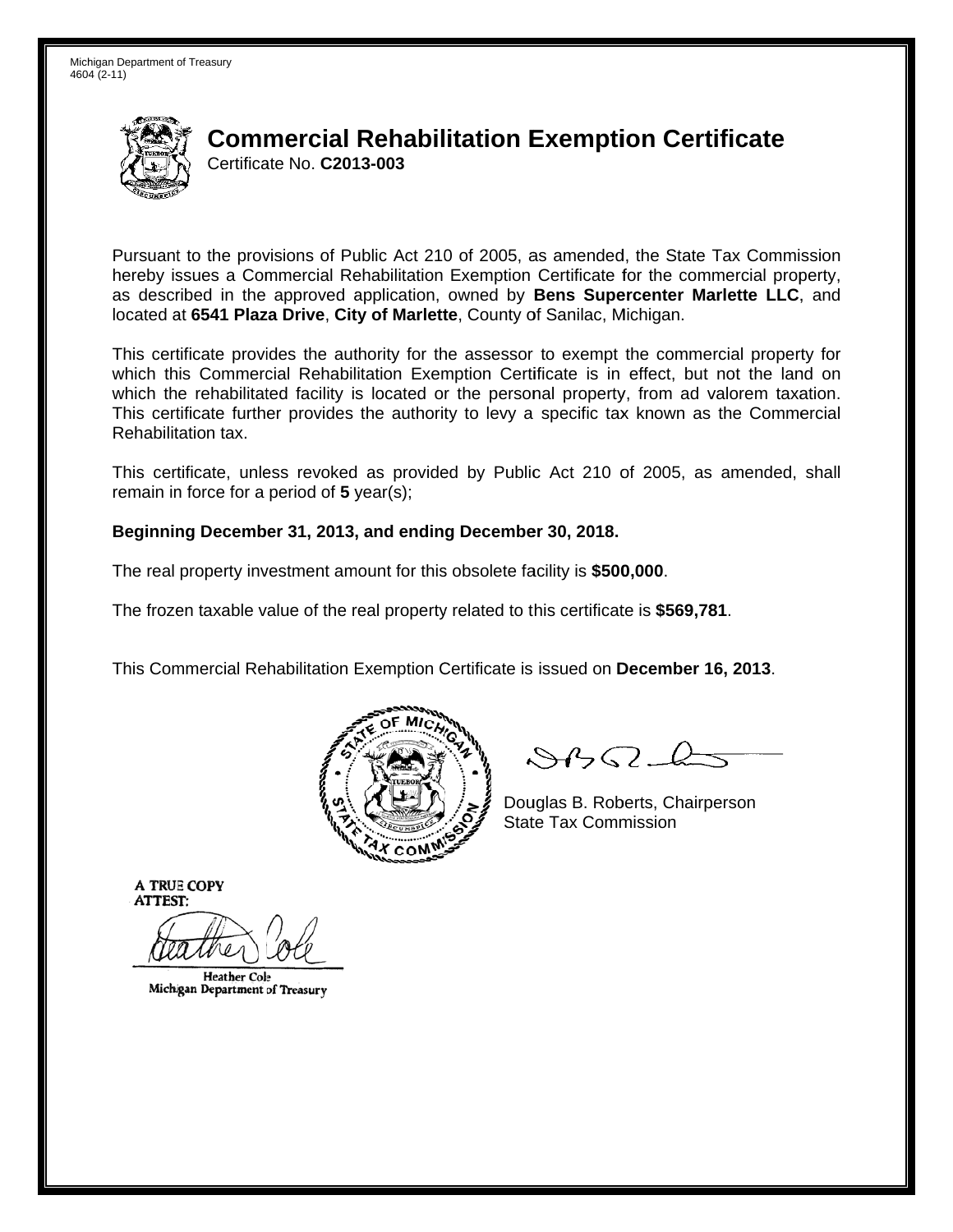

STATE OF MICHIGAN DEPARTMENT OF TREASURY LANSING

R. KEVIN CLINTON STATE TREASURER

December 19, 2013

David W. Snyker Wabash & Main LLC 3735 Cavalier Drive Okemos, MI 48864

Dear Mr. Snyker:

The State Tax Commission at their December 16, 2013 meeting considered and approved your application for a commercial rehabilitation project, in accordance with Public Act 210 of 2005, as amended. Enclosed is certificate number C2013-004, issued to Wabash & Main LLC for the project located at 12 E Main Street, 20 E Main Street, 28 E Main Street, 32 E Main Street & 36 E Main Street, City of Milan, Washtenaw County.

If you have any questions regarding this exemption please contact the Property Services Division at (517) 373-0675.

Sincerely,

Kelli fory

Kelli Sobel, Executive Director State Tax Commission

Enclosure By Certified Mail cc: Karen A. Page, Assessor, City of Milan Clerk, City of Milan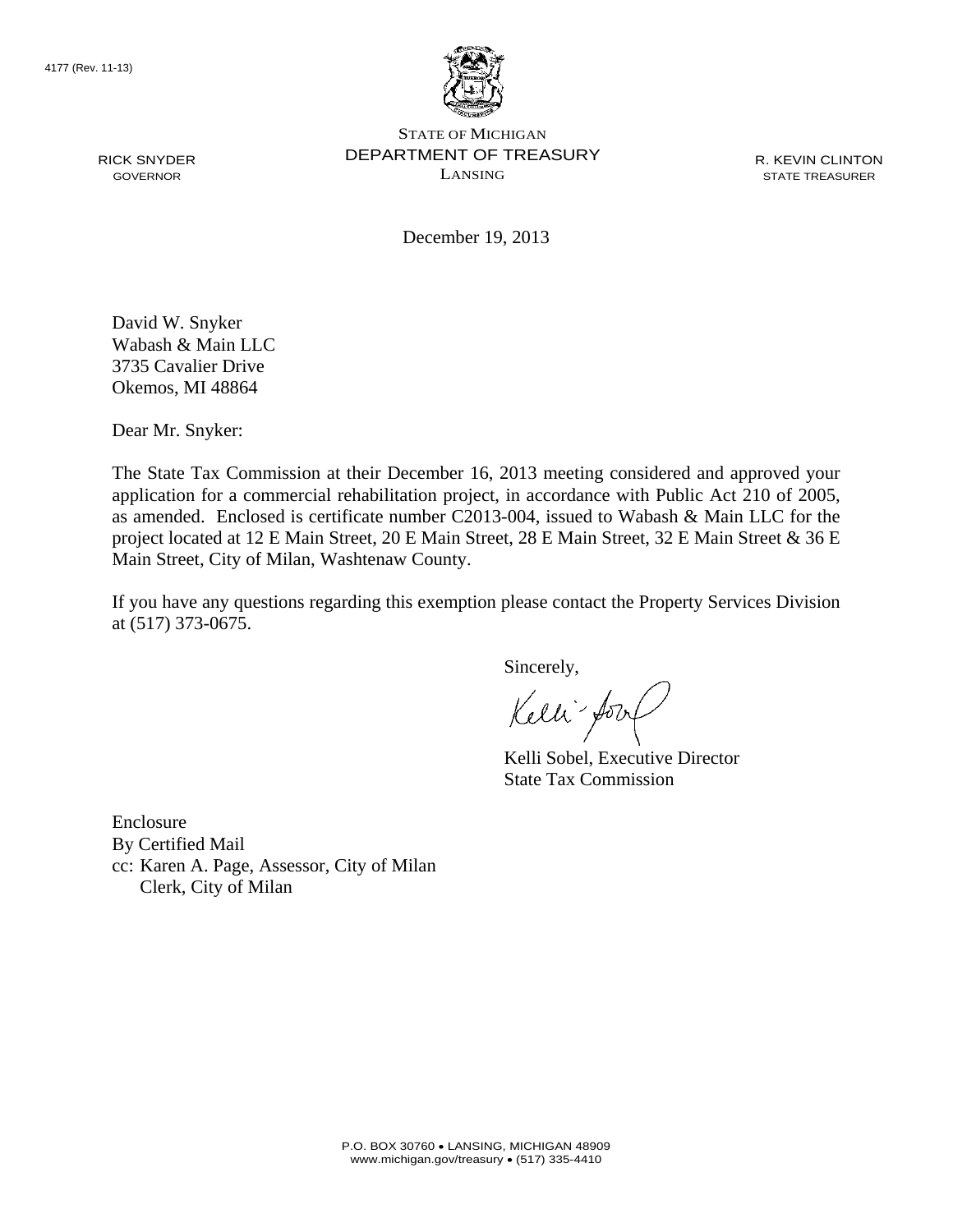

Pursuant to the provisions of Public Act 210 of 2005, as amended, the State Tax Commission hereby issues a Commercial Rehabilitation Exemption Certificate for the commercial property, as described in the approved application, owned by Wabash & Main LLC, and located at 12 E Main Street, 20 E Main Street, 28 E Main Street, 32 E Main Street & 36 E Main Street, City of Milan, County of Washtenaw, Michigan.

This certificate provides the authority for the assessor to exempt the commercial property for which this Commercial Rehabilitation Exemption Certificate is in effect, but not the land on which the rehabilitated facility is located or the personal property, from ad valorem taxation. This certificate further provides the authority to levy a specific tax known as the Commercial Rehabilitation tax.

This certificate, unless revoked as provided by Public Act 210 of 2005, as amended, shall remain in force for a period of  $10$  year(s);

### Beginning December 31, 2013, and ending December 30, 2023.

The real property investment amount for this obsolete facility is \$3,300,000.

The frozen taxable value of the real property related to this certificate is \$183,037.

This Commercial Rehabilitation Exemption Certificate is issued on December 16, 2013.



 $\mathcal{S}$ BO-la

Douglas B. Roberts, Chairperson **State Tax Commission** 

**Heather Cole** Michigan Department of Treasury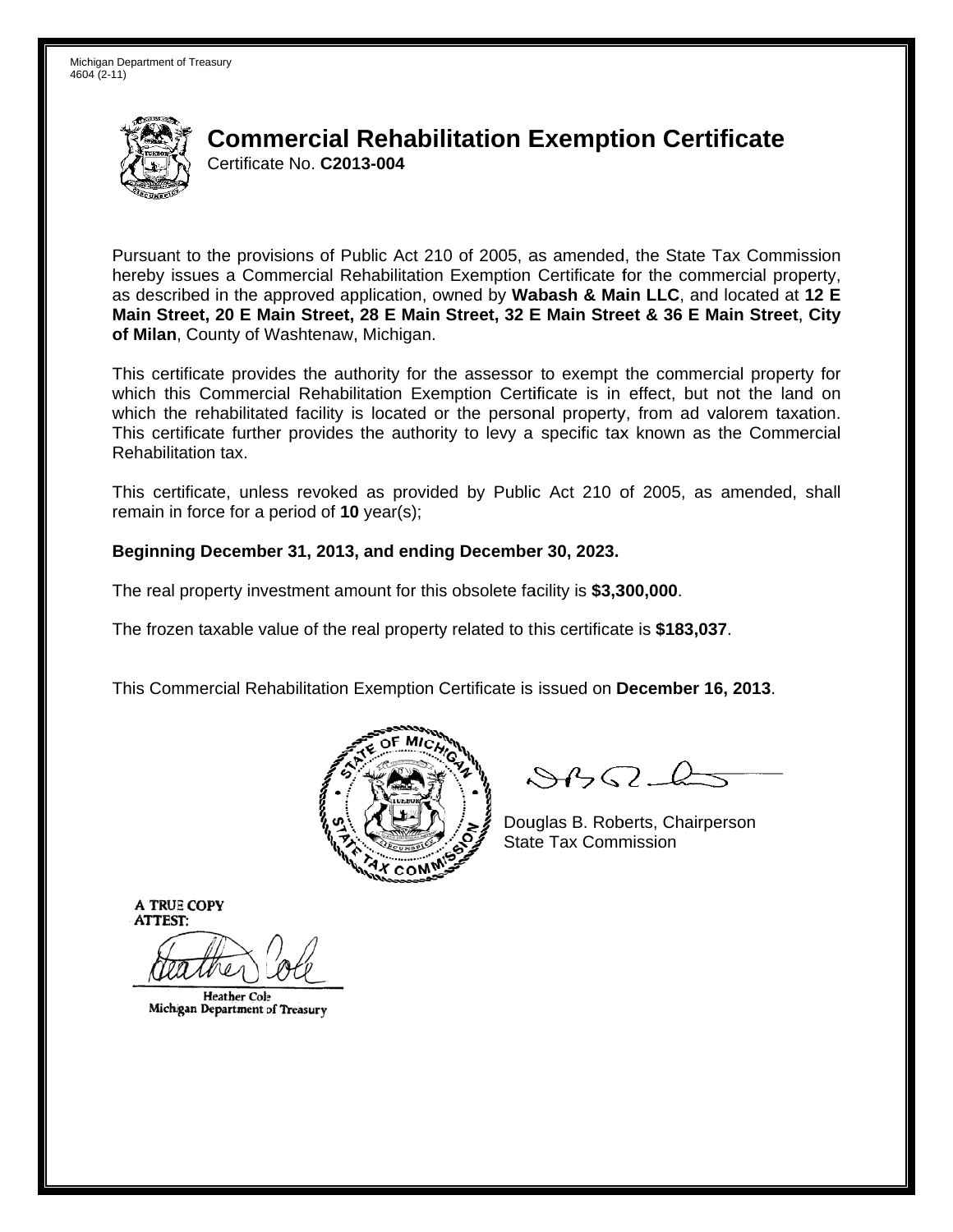

STATE OF MICHIGAN DEPARTMENT OF TREASURY LANSING

R. KEVIN CLINTON STATE TREASURER

December 19, 2013

Gregory Jackson Jackson Land Holding Company LLC 20200 E Nine Mile Road St. Clair Shores, MI 48080

Dear Mr. Jackson:

The State Tax Commission at their December 16, 2013 meeting considered and approved your application for a commercial rehabilitation project, in accordance with Public Act 210 of 2005, as amended. Enclosed is certificate number C2013-006, issued to Jackson Land Holding Company LLC for the project located at 1301 Orleans, City of Detroit, Wayne County.

If you have any questions regarding this exemption please contact the Property Services Division at (517) 373-0675.

Sincerely,

Kelli-Sorr

Kelli Sobel, Executive Director State Tax Commission

Enclosure By Certified Mail cc: Linda M. Bade, Assessor, City of Detroit Clerk, City of Detroit

RICK SNYDER GOVERNOR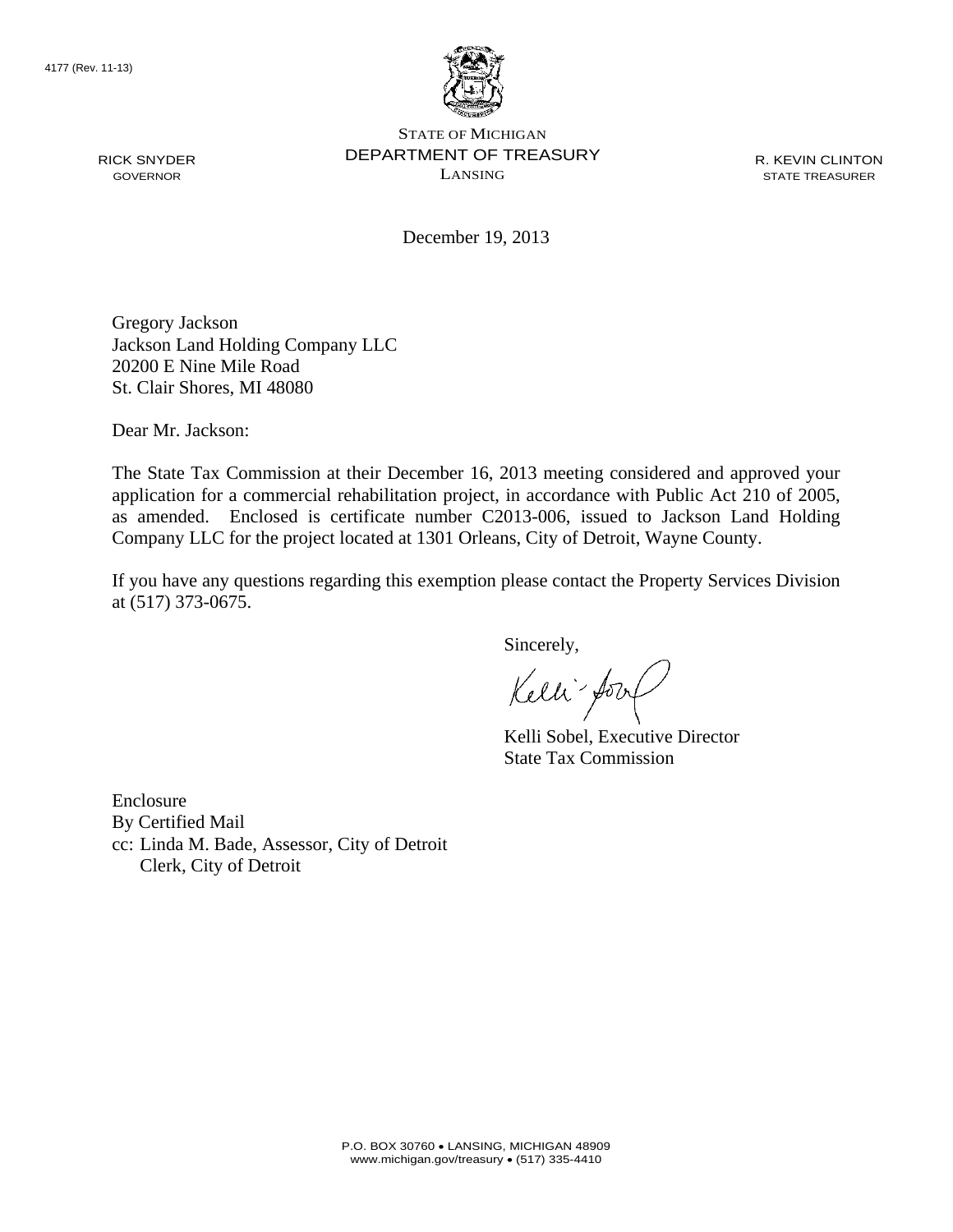

Pursuant to the provisions of Public Act 210 of 2005, as amended, the State Tax Commission hereby issues a Commercial Rehabilitation Exemption Certificate for the commercial property. as described in the approved application, owned by Jackson Land Holding Company LLC, and located at 1301 Orleans, City of Detroit, County of Wayne, Michigan.

This certificate provides the authority for the assessor to exempt the commercial property for which this Commercial Rehabilitation Exemption Certificate is in effect, but not the land on which the rehabilitated facility is located or the personal property, from ad valorem taxation. This certificate further provides the authority to levy a specific tax known as the Commercial Rehabilitation tax.

This certificate, unless revoked as provided by Public Act 210 of 2005, as amended, shall remain in force for a period of  $10$  year(s);

### Beginning December 31, 2013, and ending December 30, 2023.

The real property investment amount for this obsolete facility is \$10,000,000.

The frozen taxable value of the real property related to this certificate is \$2,677,879.

This Commercial Rehabilitation Exemption Certificate is issued on December 16, 2013.



 $\mathcal{S}4$ 

Douglas B. Roberts, Chairperson **State Tax Commission** 

**Heather Cole** Michigan Department of Treasury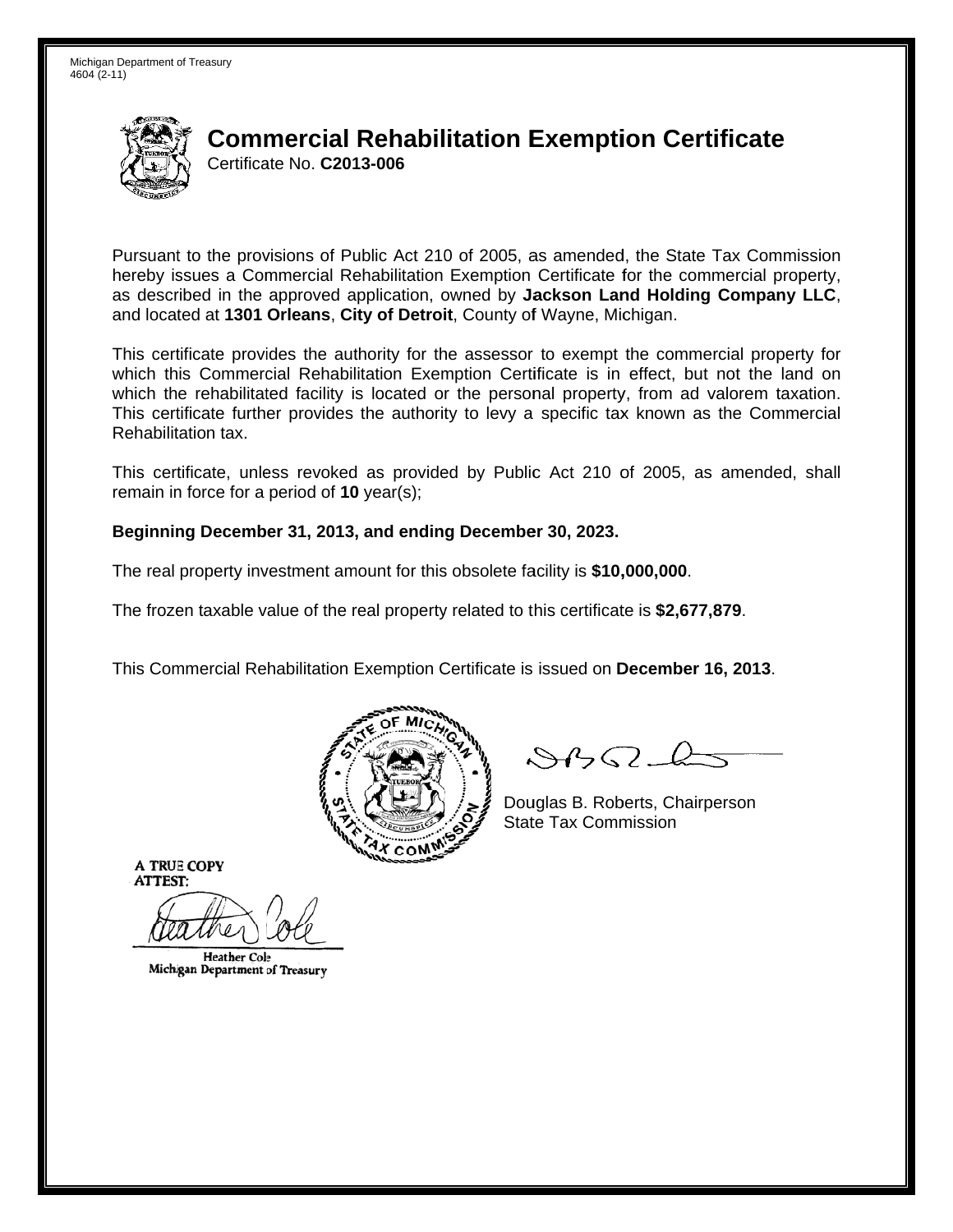

STATE OF MICHIGAN DEPARTMENT OF TREASURY LANSING

R. KEVIN CLINTON STATE TREASURER

December 19, 2013

Kristin Edmonds Au Gres Inn 324 E Huron Road, P.O. Box 21 Au Gres, MI 48703

Dear Ms. Edmonds:

The State Tax Commission at their December 16, 2013 meeting considered and approved your application for a commercial rehabilitation project, in accordance with Public Act 210 of 2005, as amended. Enclosed is certificate number C2013-007, issued to Au Gres Inn for the project located at 324 E Huron Road, City of Au Gres, Arenac County.

If you have any questions regarding this exemption please contact the Property Services Division at (517) 373-0675.

Sincerely,

Kelli fory

Kelli Sobel, Executive Director State Tax Commission

Enclosure By Certified Mail cc: Ronda F. Mrock-Parks, Assessor, City of Au Gres Clerk, City of Au Gres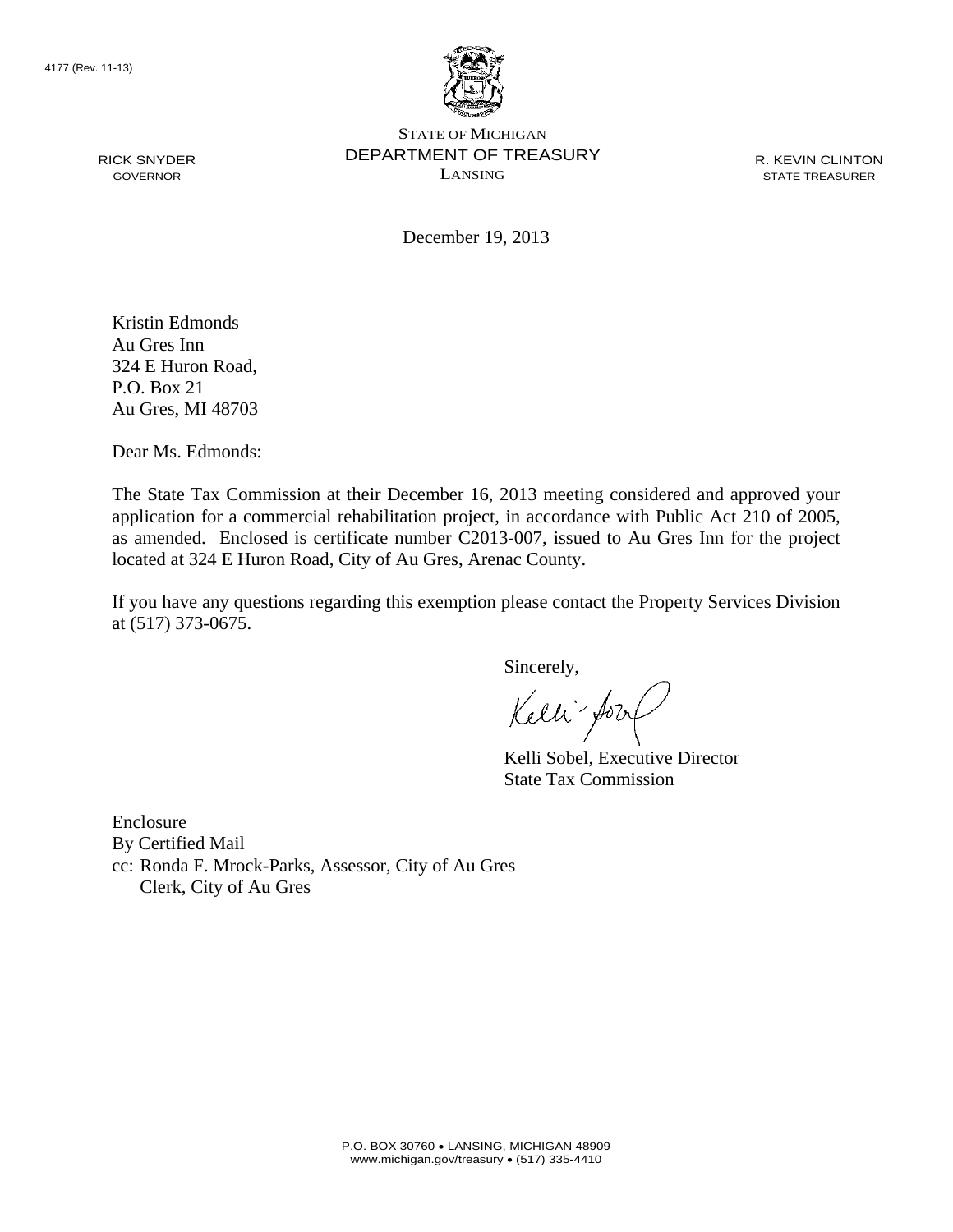

Pursuant to the provisions of Public Act 210 of 2005, as amended, the State Tax Commission hereby issues a Commercial Rehabilitation Exemption Certificate for the commercial property. as described in the approved application, owned by Au Gres Inn, and located at 324 E Huron Road, City of Au Gres, County of Arenac, Michigan.

This certificate provides the authority for the assessor to exempt the commercial property for which this Commercial Rehabilitation Exemption Certificate is in effect, but not the land on which the rehabilitated facility is located or the personal property, from ad valorem taxation. This certificate further provides the authority to levy a specific tax known as the Commercial Rehabilitation tax.

This certificate, unless revoked as provided by Public Act 210 of 2005, as amended, shall remain in force for a period of  $10$  year(s);

### Beginning December 31, 2013, and ending December 30, 2023.

The real property investment amount for this obsolete facility is \$150,000.

The frozen taxable value of the real property related to this certificate is \$53,209.

This Commercial Rehabilitation Exemption Certificate is issued on December 16, 2013.



 $\mathcal{S}4$ 

Douglas B. Roberts, Chairperson **State Tax Commission** 

**Heather Cole** Michigan Department of Treasury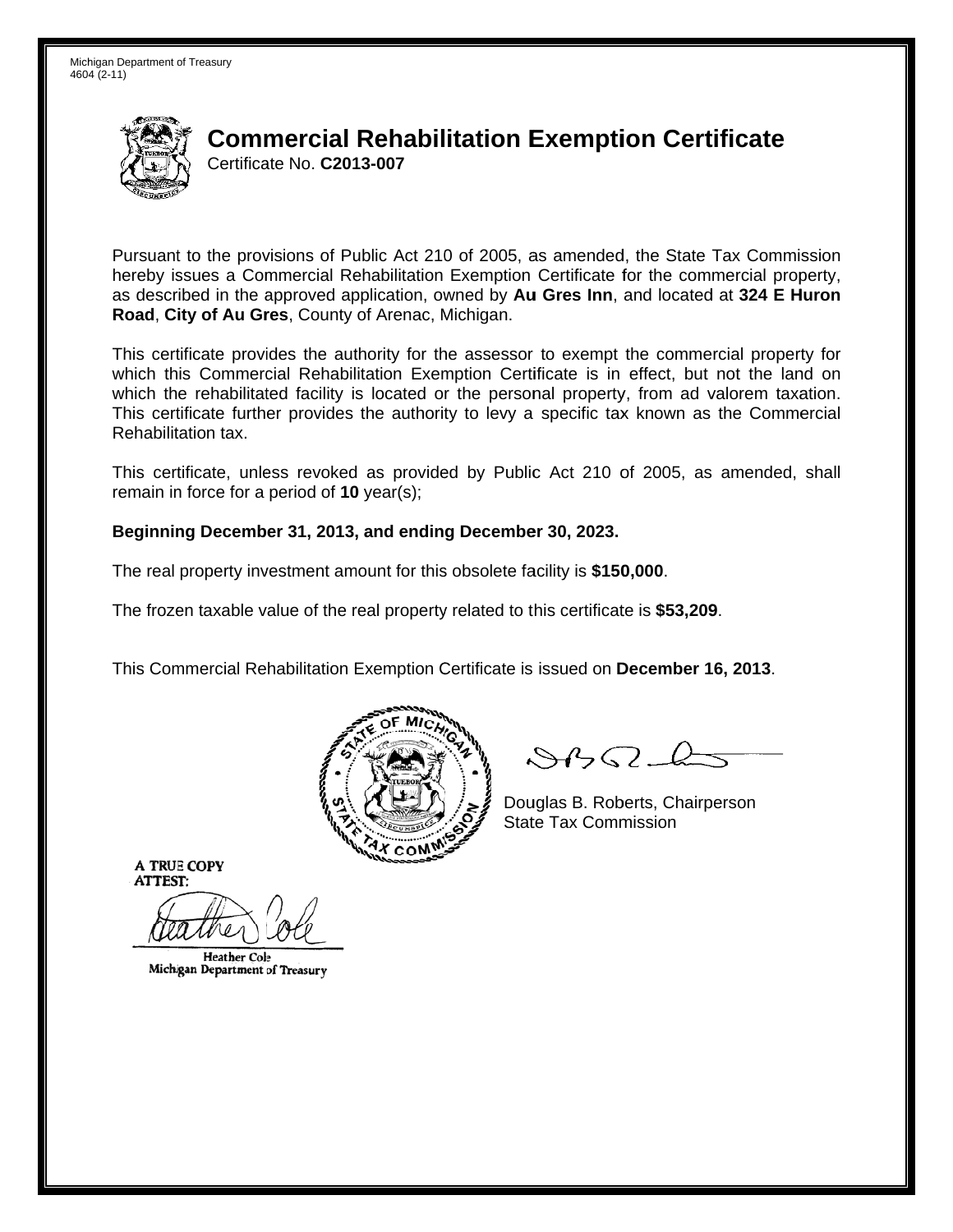

STATE OF MICHIGAN DEPARTMENT OF TREASURY LANSING

R. KEVIN CLINTON STATE TREASURER

December 19, 2013

Roger E. Hinman Hinman Lake LLC C/O Andy Wenzel 750 Trade Center Way, Suite 100 Kalamazoo, MI 49002

Dear Mr. Hinman:

The State Tax Commission at their December 16, 2013 meeting considered and approved your application for a commercial rehabilitation project, in accordance with Public Act 210 of 2005, as amended. Enclosed is certificate number C2013-011, issued to Hinman Lake LLC for the project located at 316 Morris Avenue, City of Muskegon, Muskegon County.

If you have any questions regarding this exemption please contact the Property Services Division at (517) 373-0675.

Sincerely,

Kelli-Sorr

Kelli Sobel, Executive Director State Tax Commission

Enclosure By Certified Mail cc: Donna B. Vandervries, Assessor, City of Muskegon Clerk, City of Muskegon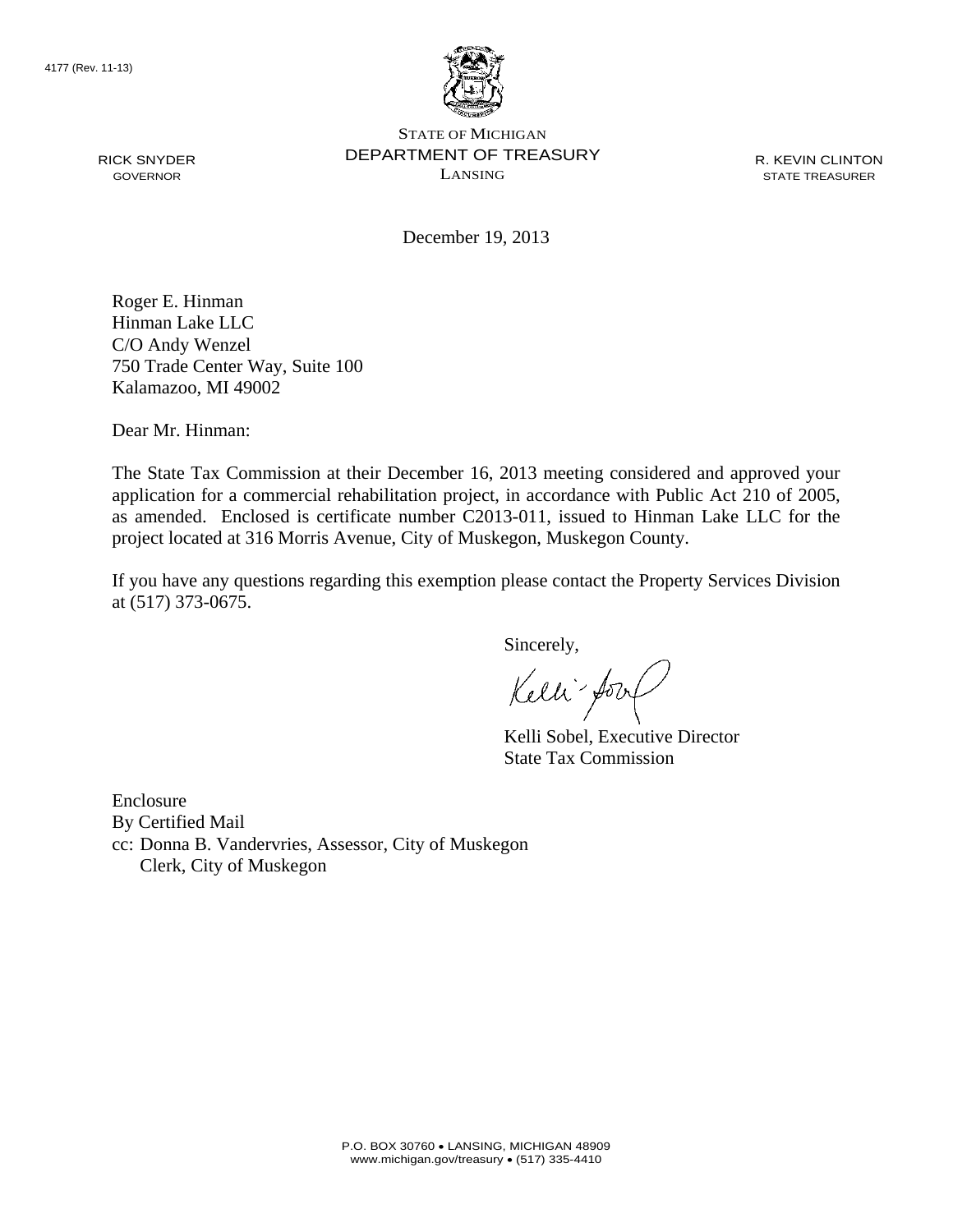

Pursuant to the provisions of Public Act 210 of 2005, as amended, the State Tax Commission hereby issues a Commercial Rehabilitation Exemption Certificate for the commercial property. as described in the approved application, owned by Hinman Lake LLC, and located at 316 Morris Avenue, City of Muskegon, County of Muskegon, Michigan.

This certificate provides the authority for the assessor to exempt the commercial property for which this Commercial Rehabilitation Exemption Certificate is in effect, but not the land on which the rehabilitated facility is located or the personal property, from ad valorem taxation. This certificate further provides the authority to levy a specific tax known as the Commercial Rehabilitation tax.

This certificate, unless revoked as provided by Public Act 210 of 2005, as amended, shall remain in force for a period of  $10$  year(s);

### Beginning December 31, 2013, and ending December 30, 2023.

The real property investment amount for this obsolete facility is \$450,000.

The frozen taxable value of the real property related to this certificate is \$1,578,300.

This Commercial Rehabilitation Exemption Certificate is issued on December 16, 2013.



 $\mathcal{S}4$ 

Douglas B. Roberts, Chairperson **State Tax Commission** 

**Heather Cole** Michigan Department of Treasury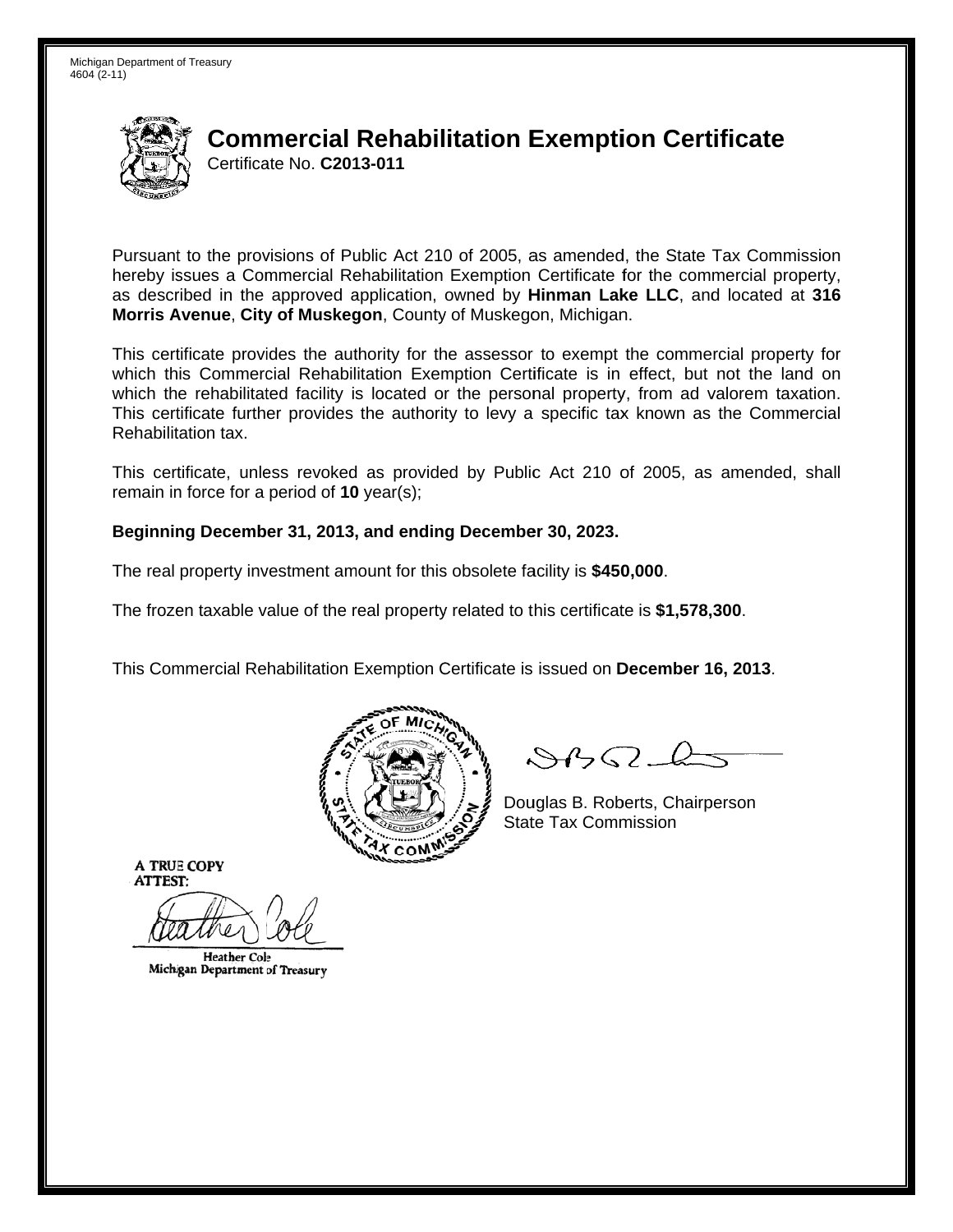

STATE OF MICHIGAN DEPARTMENT OF TREASURY LANSING

R. KEVIN CLINTON STATE TREASURER

December 19, 2013

Patrick Carroll PSC Mackinaw Trail, LLC 7772 Mackinaw Trail Cadillac, MI 49601

Dear Mr. Carroll:

The State Tax Commission at their December 16, 2013 meeting considered and approved your application for a commercial rehabilitation project, in accordance with Public Act 210 of 2005, as amended. Enclosed is certificate number C2013-012, issued to PSC Mackinaw Trail, LLC for the project located at 7877 Mackinaw Trail, Township of Clam Lake, Wexford County.

If you have any questions regarding this exemption please contact the Property Services Division at (517) 373-0675.

Sincerely,

Kelli-Sorr

Kelli Sobel, Executive Director State Tax Commission

Enclosure By Certified Mail cc: Marlene F. Whetstone, Assessor, Township of Clam Lake Clerk, Township of Clam Lake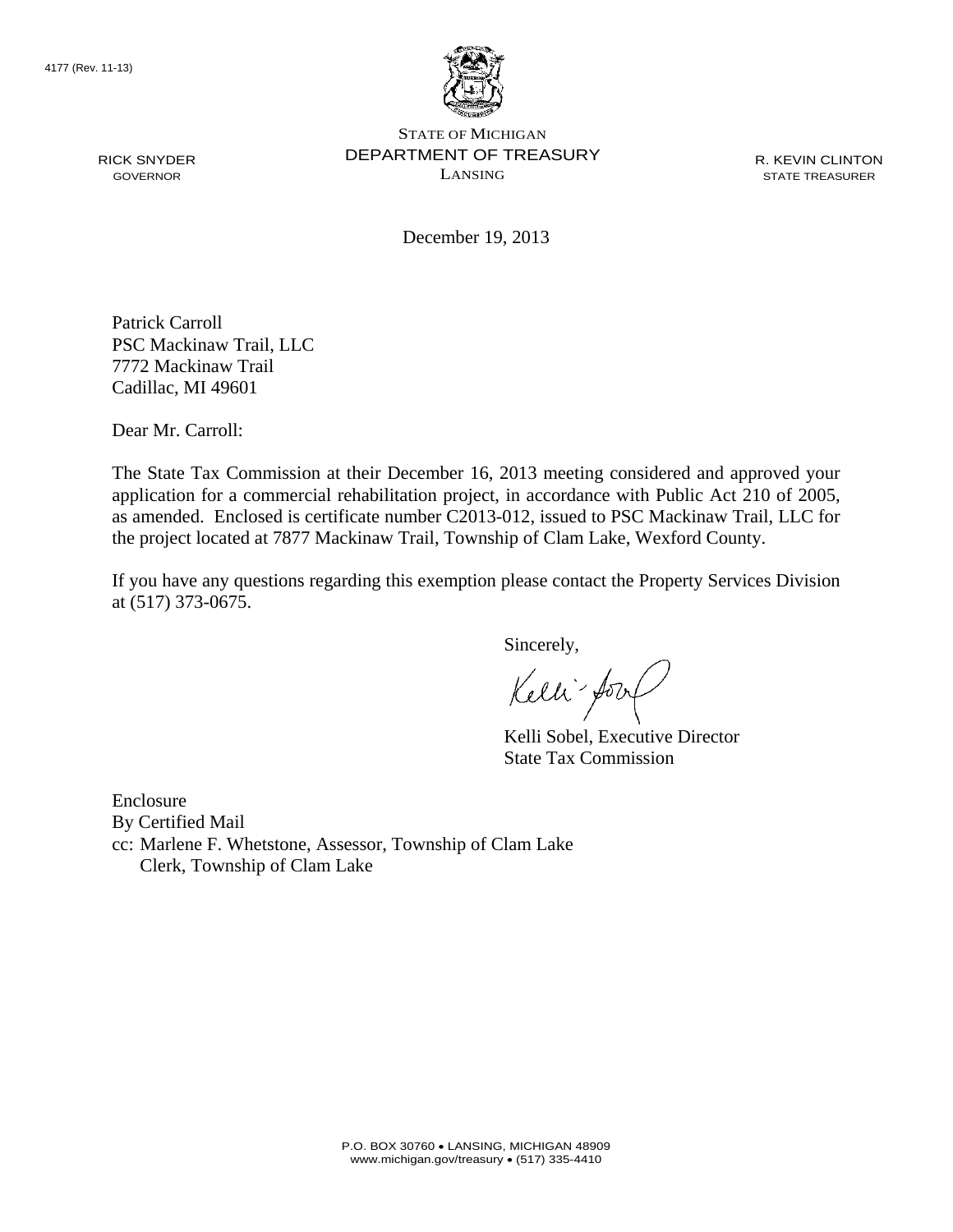

Pursuant to the provisions of Public Act 210 of 2005, as amended, the State Tax Commission hereby issues a Commercial Rehabilitation Exemption Certificate for the commercial property, as described in the approved application, owned by PSC Mackinaw Trail, LLC, and located at 7877 Mackinaw Trail, Township of Clam Lake, County of Wexford, Michigan.

This certificate provides the authority for the assessor to exempt the commercial property for which this Commercial Rehabilitation Exemption Certificate is in effect, but not the land on which the rehabilitated facility is located or the personal property, from ad valorem taxation. This certificate further provides the authority to levy a specific tax known as the Commercial Rehabilitation tax.

This certificate, unless revoked as provided by Public Act 210 of 2005, as amended, shall remain in force for a period of  $10$  year(s);

### Beginning December 31, 2013, and ending December 30, 2023.

The real property investment amount for this obsolete facility is \$200,000.

The frozen taxable value of the real property related to this certificate is \$122,900.

This Commercial Rehabilitation Exemption Certificate is issued on December 16, 2013.



 $\mathcal{S}4$ 

Douglas B. Roberts, Chairperson **State Tax Commission** 

**Heather Cole** Michigan Department of Treasury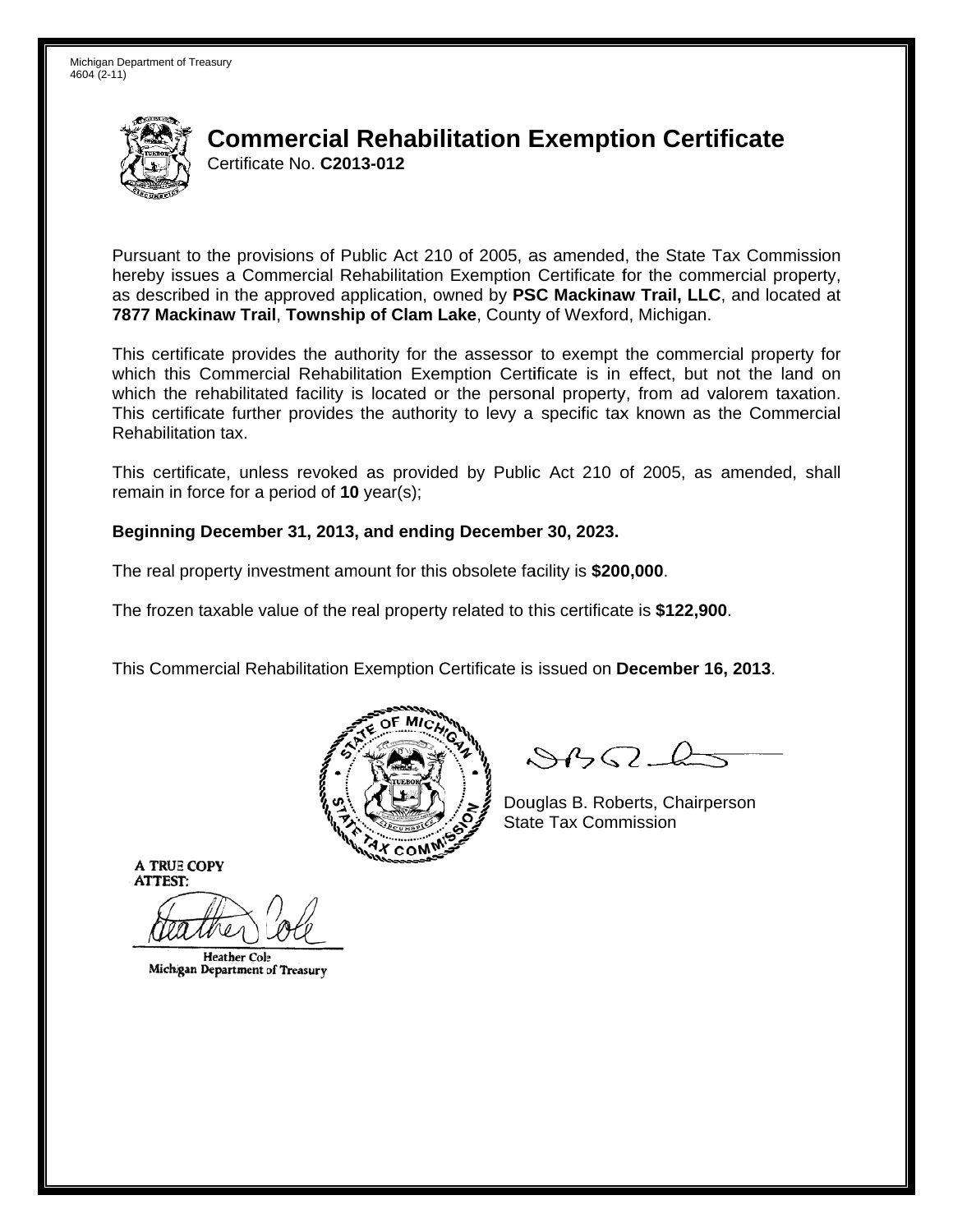

STATE OF MICHIGAN DEPARTMENT OF TREASURY LANSING

R. KEVIN CLINTON STATE TREASURER

December 19, 2013

Patricia S. Elsenbraun Brown Iron Brewery, LLC 54632 Morningside Shelby Twp., MI 48316

Dear Ms. Elsenbraun:

The State Tax Commission at their December 16, 2013 meeting considered and approved your application for a commercial rehabilitation project, in accordance with Public Act 210 of 2005, as amended. Enclosed is certificate number C2013-013, issued to Brown Iron Brewery, LLC for the project located at 57695 Van Dyke, Township of Washington, Macomb County.

If you have any questions regarding this exemption please contact the Property Services Division at (517) 373-0675.

Sincerely,

Kelli-Sorr

Kelli Sobel, Executive Director State Tax Commission

Enclosure By Certified Mail cc: Debra K. Susalla, Assessor, Township of Washington Clerk, Township of Washington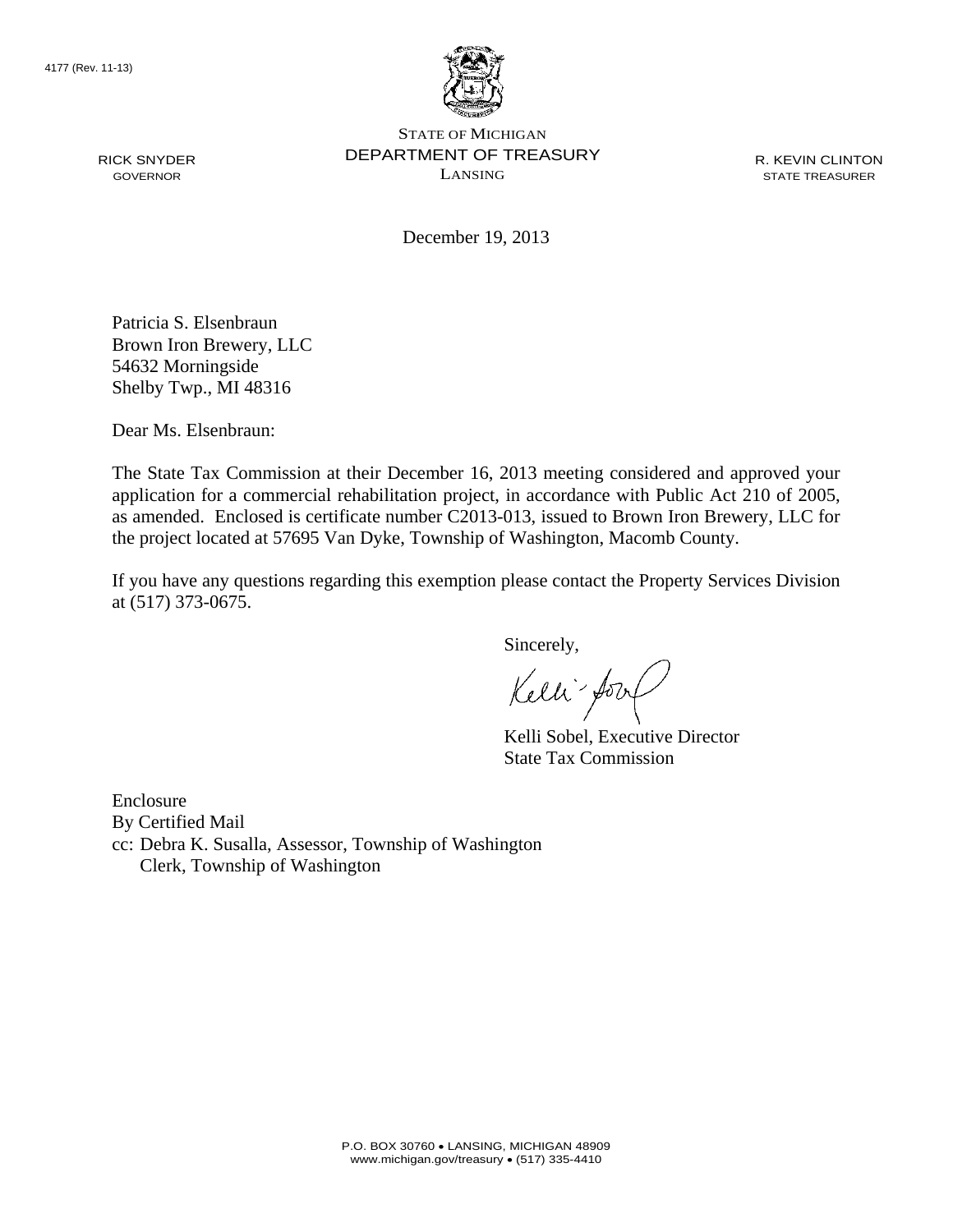

Pursuant to the provisions of Public Act 210 of 2005, as amended, the State Tax Commission hereby issues a Commercial Rehabilitation Exemption Certificate for the commercial property. as described in the approved application, owned by **Brown Iron Brewery, LLC**, and located at 57695 Van Dyke, Township of Washington, County of Macomb, Michigan.

This certificate provides the authority for the assessor to exempt the commercial property for which this Commercial Rehabilitation Exemption Certificate is in effect, but not the land on which the rehabilitated facility is located or the personal property, from ad valorem taxation. This certificate further provides the authority to levy a specific tax known as the Commercial Rehabilitation tax.

This certificate, unless revoked as provided by Public Act 210 of 2005, as amended, shall remain in force for a period of  $10$  year(s);

### Beginning December 31, 2013, and ending December 30, 2023.

The real property investment amount for this obsolete facility is \$875,030.

The frozen taxable value of the real property related to this certificate is \$71,500.

This Commercial Rehabilitation Exemption Certificate is issued on December 16, 2013.



 $\mathcal{S}4\mathcal{G}$ 

Douglas B. Roberts, Chairperson **State Tax Commission** 

**Heather Cole** Michigan Department of Treasury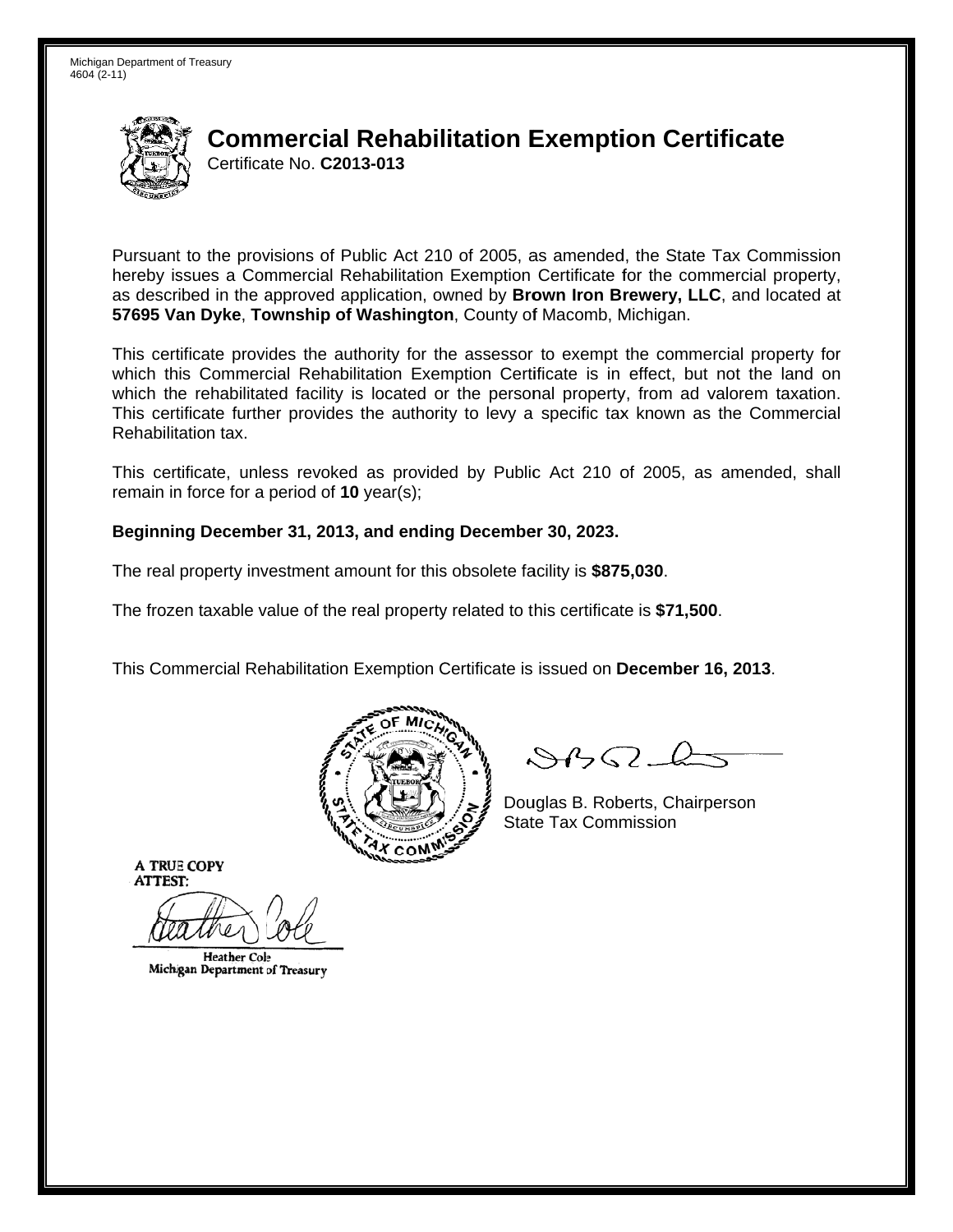

STATE OF MICHIGAN DEPARTMENT OF TREASURY LANSING

R. KEVIN CLINTON STATE TREASURER

December 19, 2013

Jordan Wolfe Claridge Owner LLC 1514 Washington Boulevard Detroit, MI 48226

Dear Mr. Wolfe:

The State Tax Commission at their December 16, 2013 meeting considered and approved your application for a commercial rehabilitation project, in accordance with Public Act 210 of 2005, as amended. Enclosed is certificate number C2013-014, issued to Claridge Owner LLC for the project located at 1514 Washington Boulevard, City of Detroit, Wayne County.

If you have any questions regarding this exemption please contact the Property Services Division at (517) 373-0675.

Sincerely,

Kelli-Sorr

Kelli Sobel, Executive Director State Tax Commission

Enclosure By Certified Mail cc: Linda M. Bade, Assessor, City of Detroit Clerk, City of Detroit

RICK SNYDER GOVERNOR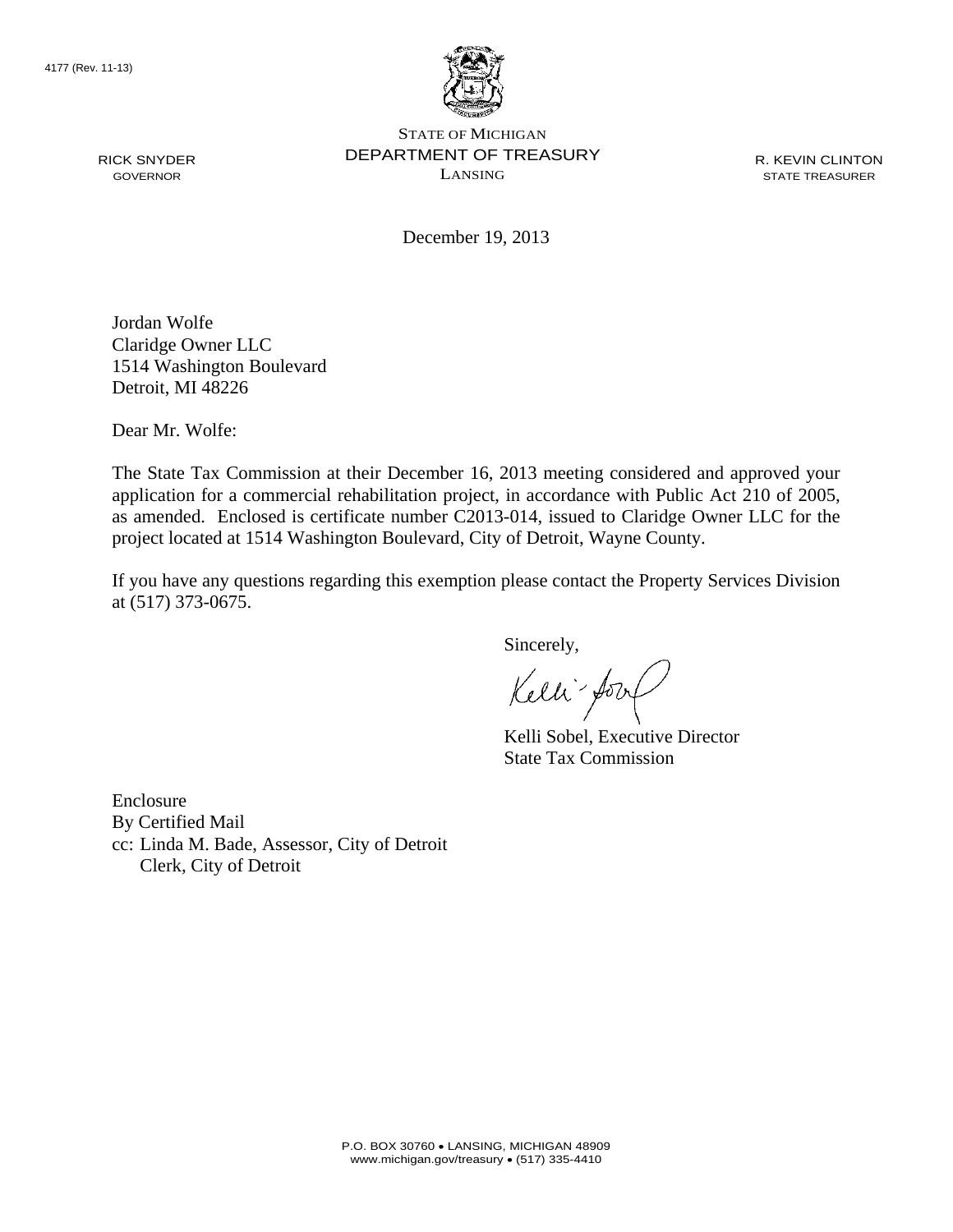

Pursuant to the provisions of Public Act 210 of 2005, as amended, the State Tax Commission hereby issues a Commercial Rehabilitation Exemption Certificate for the commercial property, as described in the approved application, owned by Claridge Owner LLC, and located at 1514 Washington Boulevard, City of Detroit, County of Wayne, Michigan.

This certificate provides the authority for the assessor to exempt the commercial property for which this Commercial Rehabilitation Exemption Certificate is in effect, but not the land on which the rehabilitated facility is located or the personal property, from ad valorem taxation. This certificate further provides the authority to levy a specific tax known as the Commercial Rehabilitation tax.

This certificate, unless revoked as provided by Public Act 210 of 2005, as amended, shall remain in force for a period of  $10$  year(s);

### Beginning December 31, 2013, and ending December 30, 2023.

The real property investment amount for this obsolete facility is \$1,800,000.

The frozen taxable value of the real property related to this certificate is \$193,000.

This Commercial Rehabilitation Exemption Certificate is issued on December 16, 2013.



 $\mathcal{S}4\mathcal{G}$ 

Douglas B. Roberts, Chairperson **State Tax Commission** 

**Heather Cole** Michigan Department of Treasury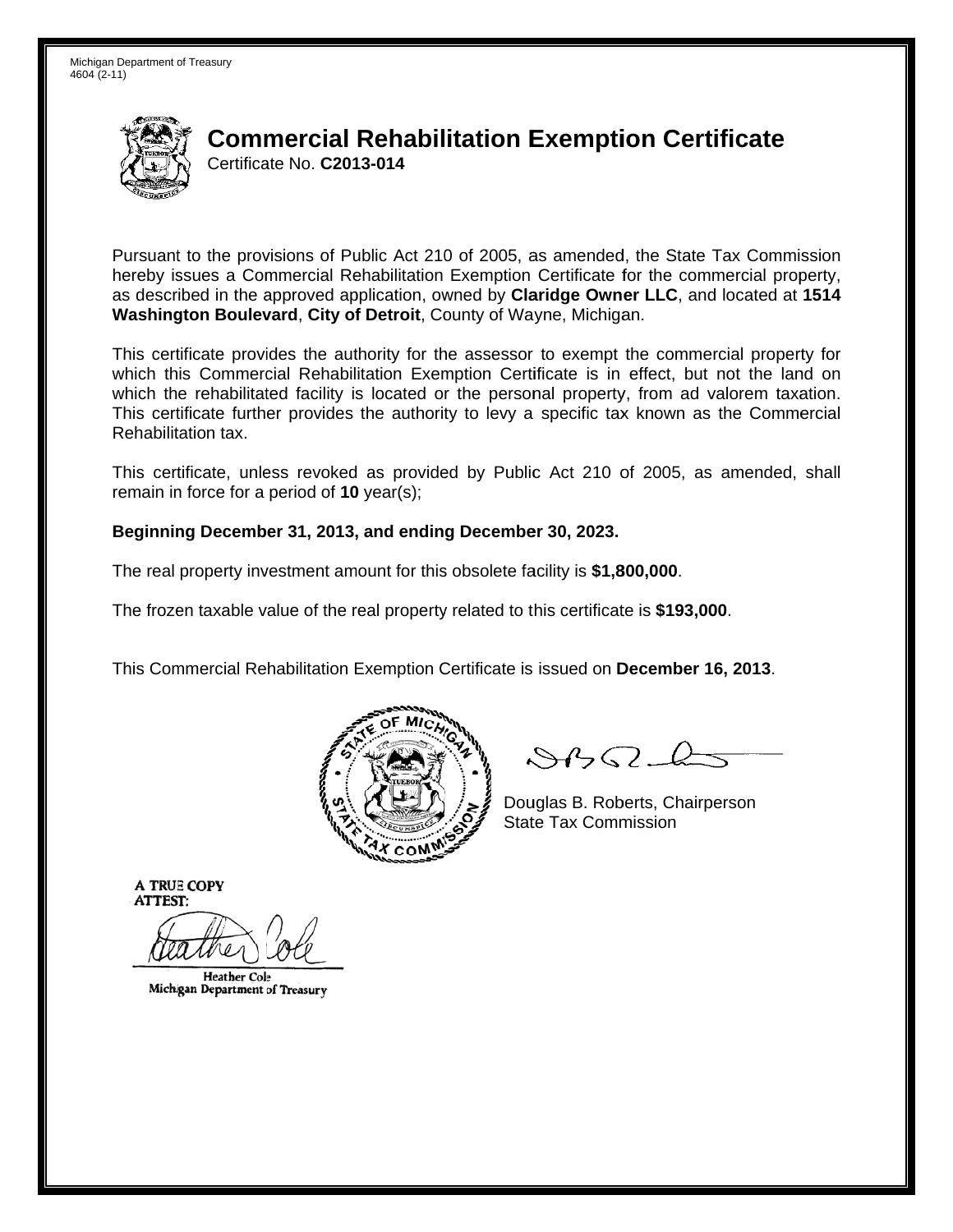

STATE OF MICHIGAN DEPARTMENT OF TREASURY LANSING

R. KEVIN CLINTON STATE TREASURER

December 19, 2013

Betty Jean Holton Betty Jean Holton Revocable Trust 2600 Lake Shore Drive Hillsdale, MI 49242

Dear Ms. Holton:

The State Tax Commission at their December 16, 2013 meeting considered and approved your application for a commercial rehabilitation project, in accordance with Public Act 210 of 2005, as amended. Enclosed is certificate number C2013-015, issued to Betty Jean Holton Revocable Trust for the project located at 3780 W Carleton Road, City of Hillsdale, Hillsdale County.

If you have any questions regarding this exemption please contact the Property Services Division at (517) 373-0675.

Sincerely,

Kelli-Sorr

Kelli Sobel, Executive Director State Tax Commission

Enclosure By Certified Mail cc: Kimberly A. Thomas, Assessor, City of Hillsdale Clerk, City of Hillsdale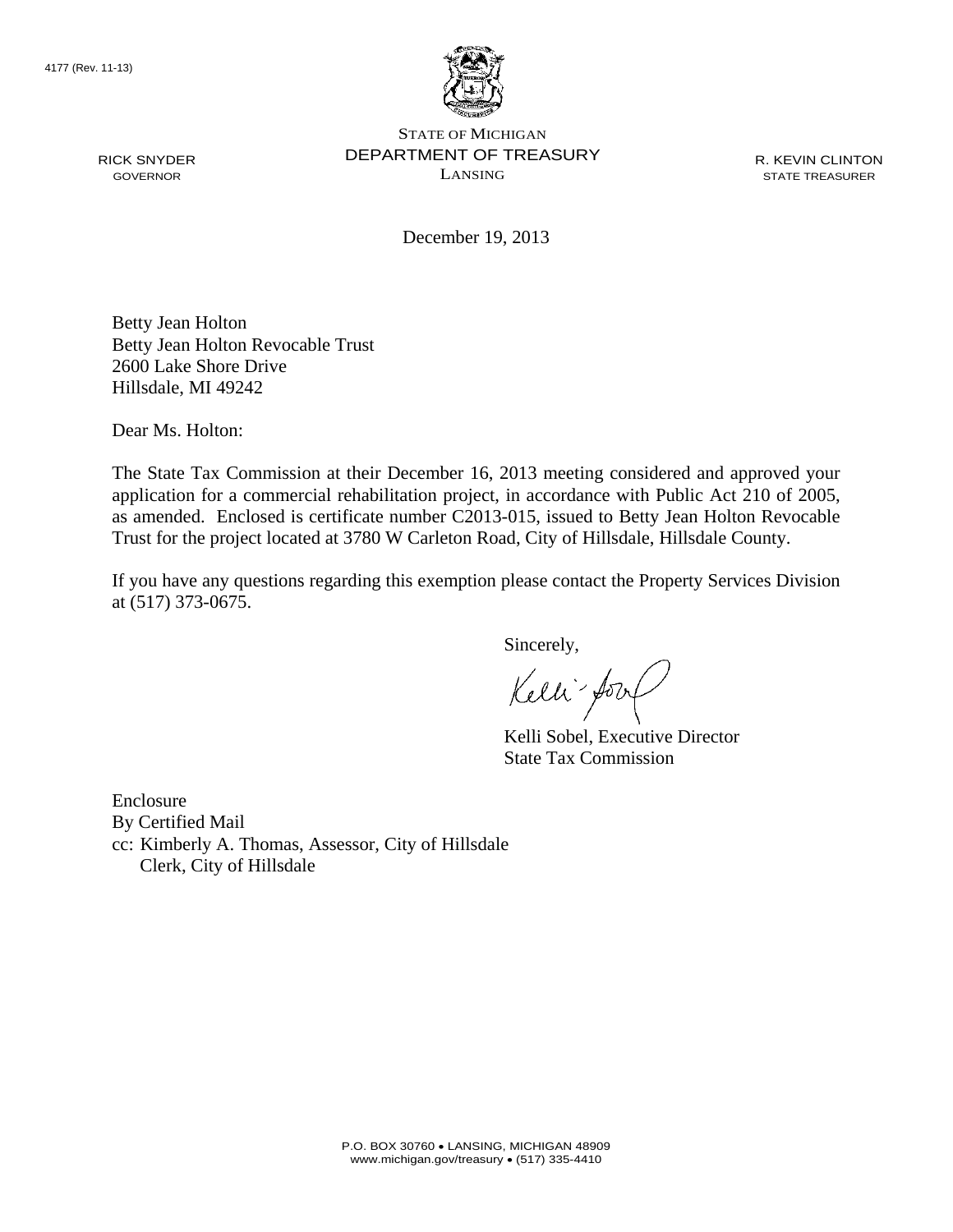

Pursuant to the provisions of Public Act 210 of 2005, as amended, the State Tax Commission hereby issues a Commercial Rehabilitation Exemption Certificate for the commercial property. as described in the approved application, owned by Betty Jean Holton Revocable Trust, and located at 3780 W Carleton Road, City of Hillsdale, County of Hillsdale, Michigan.

This certificate provides the authority for the assessor to exempt the commercial property for which this Commercial Rehabilitation Exemption Certificate is in effect, but not the land on which the rehabilitated facility is located or the personal property, from ad valorem taxation. This certificate further provides the authority to levy a specific tax known as the Commercial Rehabilitation tax.

This certificate, unless revoked as provided by Public Act 210 of 2005, as amended, shall remain in force for a period of  $10$  year(s);

### Beginning December 31, 2013, and ending December 30, 2023.

The real property investment amount for this obsolete facility is \$1,558,900.

The frozen taxable value of the real property related to this certificate is \$270,055.

This Commercial Rehabilitation Exemption Certificate is issued on December 16, 2013.



 $\mathcal{S}4$ 

Douglas B. Roberts, Chairperson **State Tax Commission** 

**Heather Cole** Michigan Department of Treasury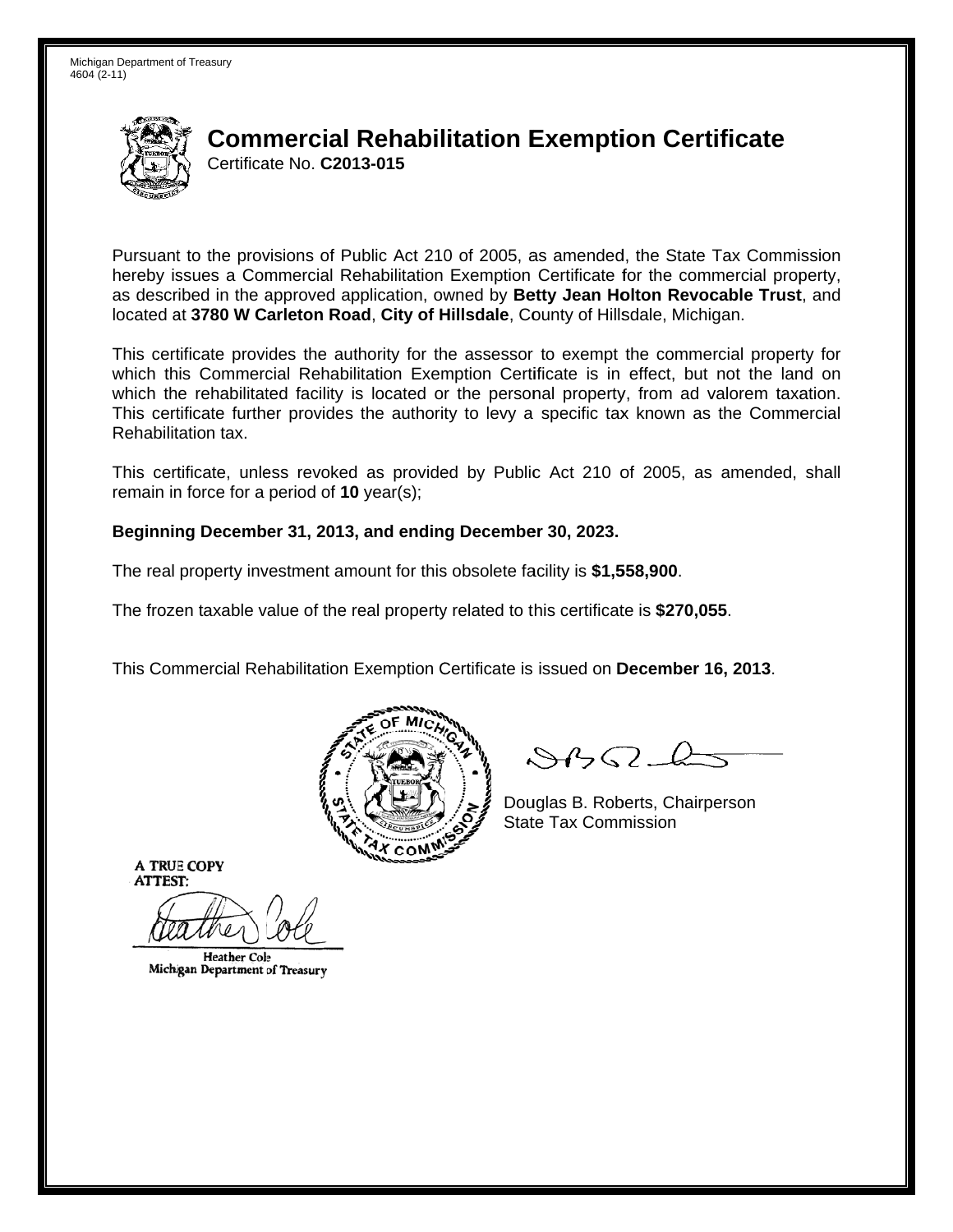

STATE OF MICHIGAN DEPARTMENT OF TREASURY LANSING

R. KEVIN CLINTON STATE TREASURER

December 19, 2013

Benson Ekong Metro Medical Ambulance, LLC 4199 Davison Road Burton, MI 48509

Dear Mr. Ekong:

The State Tax Commission at their December 16, 2013 meeting considered and approved your application for a commercial rehabilitation project, in accordance with Public Act 210 of 2005, as amended. Enclosed is certificate number C2013-016, issued to Metro Medical Ambulance, LLC for the project located at 5928 Clio Road, City of Flint, Genesee County.

If you have any questions regarding this exemption please contact the Property Services Division at (517) 373-0675.

Sincerely,

Kelli for

Kelli Sobel, Executive Director State Tax Commission

Enclosure By Certified Mail cc: William E. Fowler, Assessor, City of Flint Clerk, City of Flint

RICK SNYDER GOVERNOR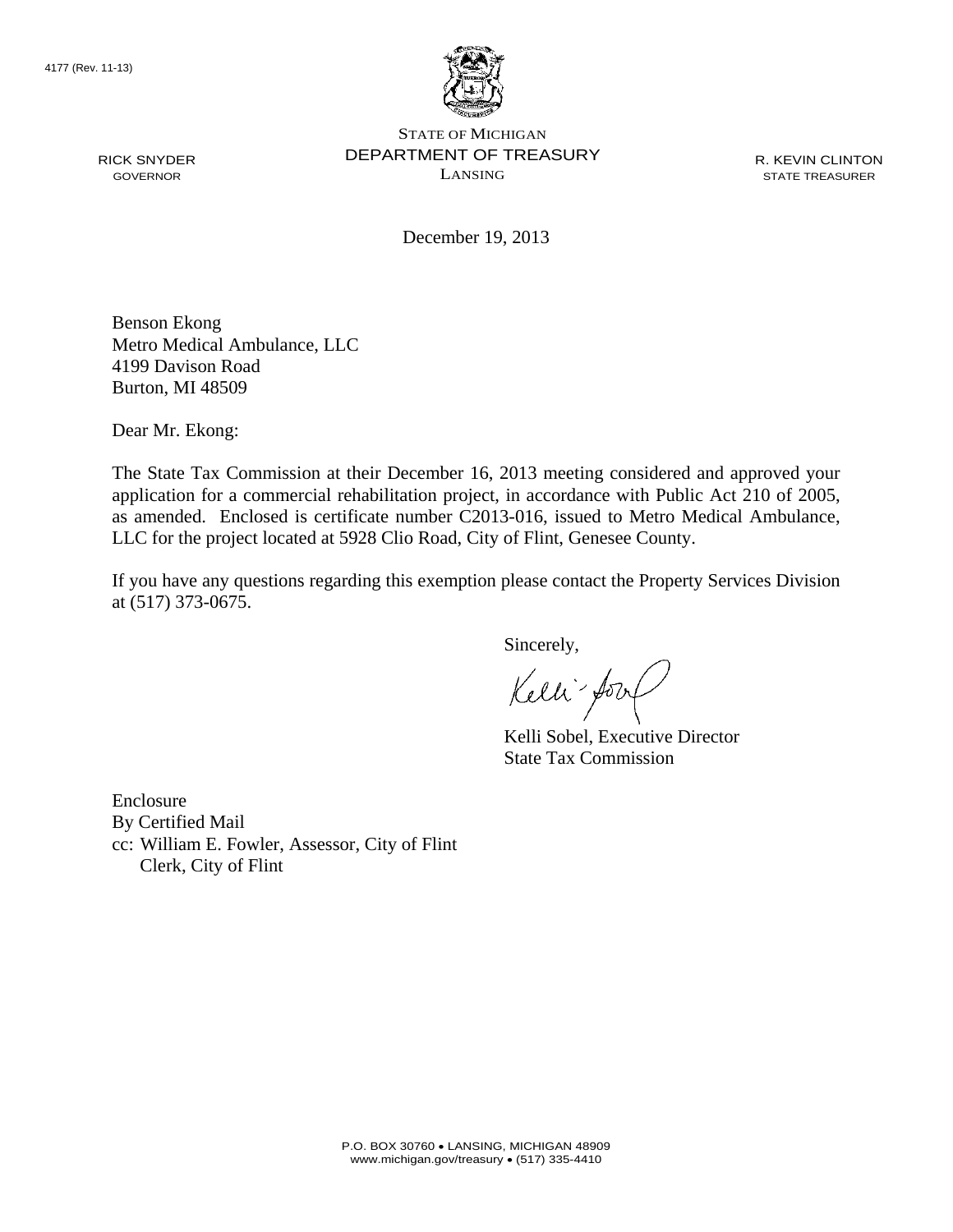

Pursuant to the provisions of Public Act 210 of 2005, as amended, the State Tax Commission hereby issues a Commercial Rehabilitation Exemption Certificate for the commercial property. as described in the approved application, owned by Metro Medical Ambulance, LLC, and located at 5928 Clio Road, City of Flint, County of Genesee, Michigan.

This certificate provides the authority for the assessor to exempt the commercial property for which this Commercial Rehabilitation Exemption Certificate is in effect, but not the land on which the rehabilitated facility is located or the personal property, from ad valorem taxation. This certificate further provides the authority to levy a specific tax known as the Commercial Rehabilitation tax.

This certificate, unless revoked as provided by Public Act 210 of 2005, as amended, shall remain in force for a period of  $10$  year(s);

### Beginning December 31, 2013, and ending December 30, 2023.

The real property investment amount for this obsolete facility is \$3,500,000.

The frozen taxable value of the real property related to this certificate is \$101,200.

This Commercial Rehabilitation Exemption Certificate is issued on December 16, 2013.



 $\mathcal{S}4$ 

Douglas B. Roberts, Chairperson **State Tax Commission** 

**Heather Cole** Michigan Department of Treasury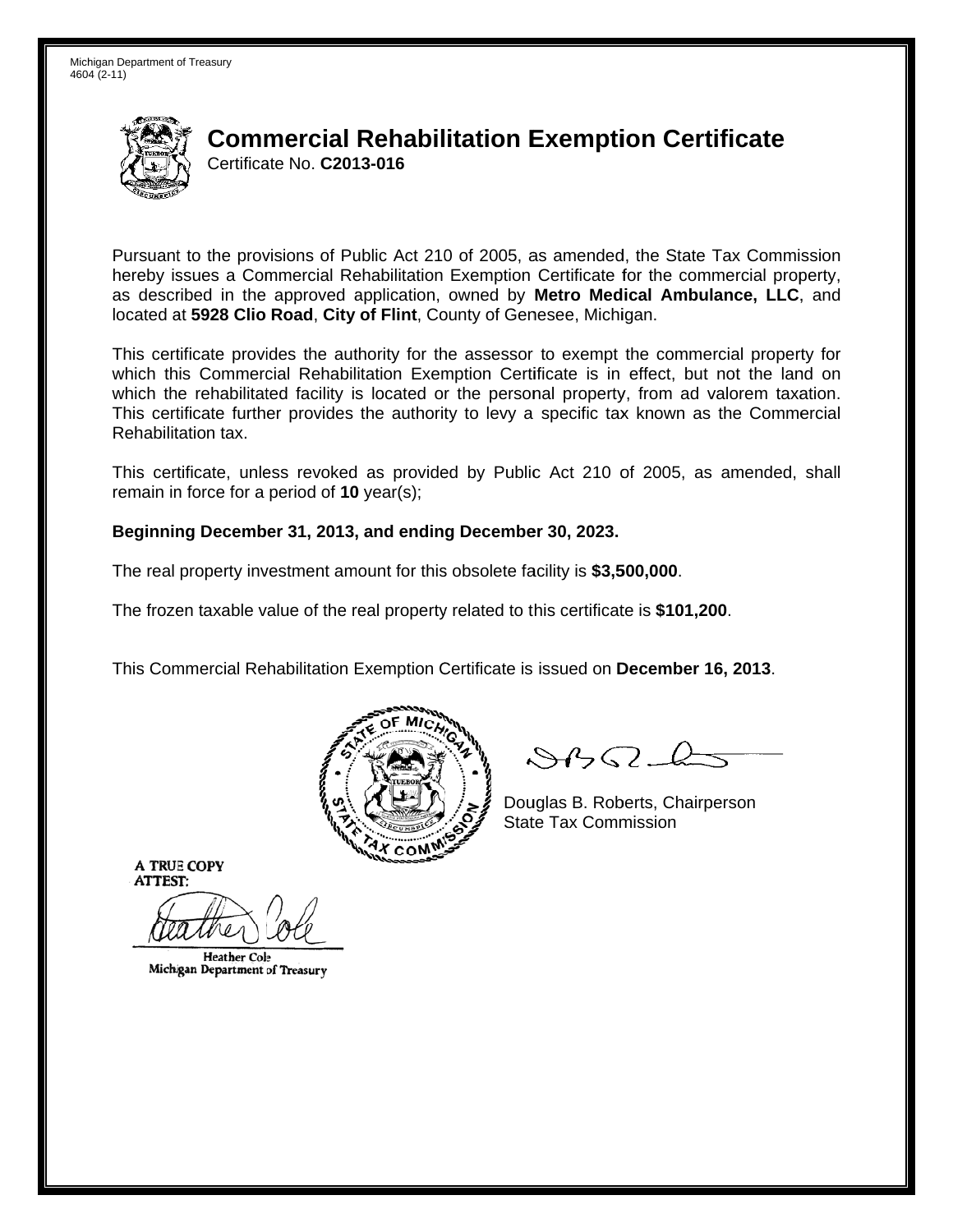

STATE OF MICHIGAN DEPARTMENT OF TREASURY LANSING

R. KEVIN CLINTON STATE TREASURER

December 19, 2013

Susan T. Mosey Woodward Willis LLC 3939 Woodward, Suite 100 Detroit, MI 48201

Dear Ms. Mosey:

The State Tax Commission at their December 16, 2013 meeting considered and approved your application for a commercial rehabilitation project, in accordance with Public Act 210 of 2005, as amended. Enclosed is certificate number C2013-017, issued to Woodward Willis LLC for the project located at 22 & 34 W Willis and 4209 & 4219 Woodward, City of Detroit, Wayne County.

If you have any questions regarding this exemption please contact the Property Services Division at (517) 373-0675.

Sincerely,

Kelli forz

Kelli Sobel, Executive Director State Tax Commission

Enclosure By Certified Mail cc: Linda M. Bade, Assessor, City of Detroit Clerk, City of Detroit